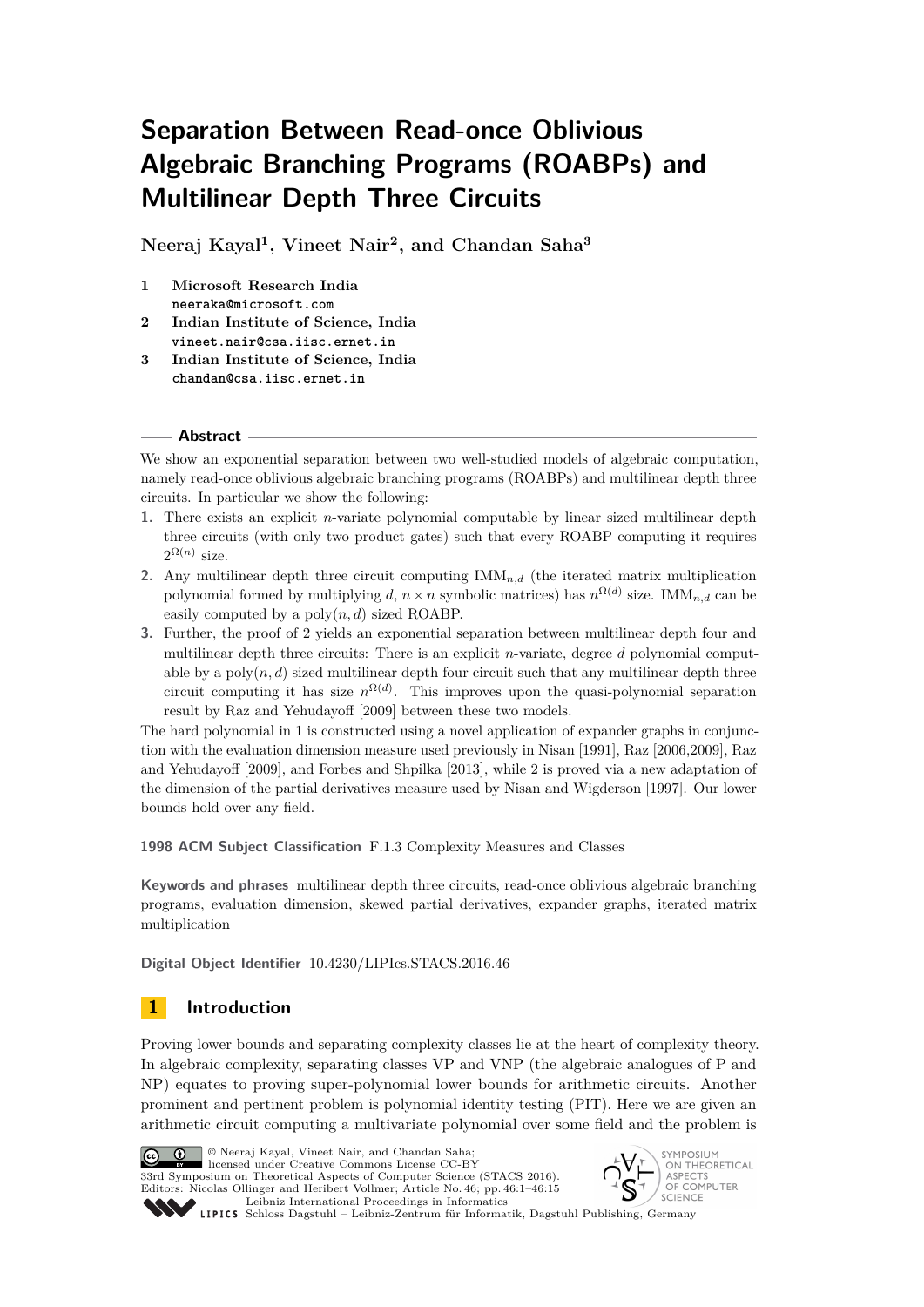#### **46:2 Separation Between ROABPs and Multilinear Depth 3 Circuits**

to determine whether the polynomial is identically zero. Polynomial time randomized PIT follows easily from [\[6,](#page-13-0) [33,](#page-14-1) [37\]](#page-14-2). PIT is one of the very few natural problems in BPP (in fact, in co-RP) not known to be in P. Showing arithmetic circuit lower bounds and derandomizing PIT are closely related: [\[17\]](#page-13-1) showed that a polynomial time PIT over integers implies a super-polynomial arithmetic circuit lower bound for the family of permanent polynomials or NEXP  $\not\subseteq$  P/poly. [\[15,](#page-13-2) [1\]](#page-12-0) showed that a polynomial time blackbox PIT (meaning, we are only allowed to evaluate the circuit at points from  $\mathbb{F}^n$ , where *n* is the number of inputs and F the underlying field) implies exponential lower bounds for circuits computing polynomials whose coefficients can be computed in PSPACE. Conversely, [\[17\]](#page-13-1) also showed that a superpolynomial (exponential) circuit lower bound for any family of exponential-time computable multilinear polynomials implies a sub-exponential (quasi-polynomial) time algorithm for PIT, in fact blackbox PIT, using Nisan-Wigderson generators [\[24\]](#page-14-3) and Kaltofen's [\[18\]](#page-13-3) polynomial factorization algorithm. [\[8\]](#page-13-4) showed a similar connection between lower bounds and PIT for low depth circuits. They proved lower bounds for bounded depth circuits imply efficient PIT for bounded depth circuits computing polynomials with low individual degree. So, in this certain sense the complexity of proving strong lower bounds and devising efficient PIT algorithms are quite similar. Derandomizing PIT is also interesting in its own right. It is well-known that such a derandomization would imply the problem of checking existence of a perfect matching in a given graph is in NC [\[35\]](#page-14-4).

Research over the the past several years has made notable progress on both lower bounds and PIT for interesting special cases of arithmetic circuits and helped identify the frontiers of our current knowledge. In particular, we understand better the reason why super-polynomial lower bounds and poly-time PIT have remained elusive even for depth three circuits: An exponential lower bound (similarly, a poly-time blackbox PIT) for depth three circuits over fields of characteristic zero implies an exponential lower bound (similarly, quasi-polynomialtime PIT) for general circuits [\[12\]](#page-13-5). For more on arithmetic circuit lower bounds and PIT refer to the surveys [\[34\]](#page-14-5), [\[4\]](#page-13-6), [\[30,](#page-14-6) [21\]](#page-14-7), [\[31,](#page-14-8) [32\]](#page-14-9).

A potentially useful and interesting restriction to consider at depth three is multilinearity (meaning, every product gate computes a multilinear polynomial). Most of the hard polynomials used in the literature are multilinear, e.g. determinant, permanent, iterated matrix multiplication, Nisan-Wigderson polynomials etc. So, it is worthwhile to develop a fuller understanding of multilinear models [\[27,](#page-14-10) [26,](#page-14-11) [28,](#page-14-12) [29,](#page-14-13) [7\]](#page-13-7). We do know of strong lower bounds for multilinear depth three circuits due to [\[29\]](#page-14-13) and also this paper (Theorem [9\)](#page-4-0), but as yet no efficient (meaning, quasi-polynomial) PIT is known for this model. One reason for this is the absence of hardness versus randomness tradeoff results for bounded depth multilinear circuits. Recently, [\[5\]](#page-13-8) has given a sub-exponential time blackbox PIT algorithm for multilinear depth three circuits using recently found quasi-polynomial blackbox PIT for another model, namely read-once oblivious algebraic branching programs (ROABPs) [\[10,](#page-13-9) [2\]](#page-12-1) (Definition [2\)](#page-3-0), thereby connecting these two interesting models of computation. Could there be a more efficient reduction from multilinear depth three circuits to ROABPs? If so then that would readily imply an efficient PIT algorithm for multilinear depth three circuits. This question has lead us to this work.

**Related work and motivation.** The model ROABP (see Definition [2\)](#page-3-0) has been studied intensely in the recent years in the context of black-box PIT, equivalently *hitting-set generators* (Definition [20\)](#page-7-0). This has resulted in deterministic, quasi-polynomial time hitting-set generators for ROABPs [\[2,](#page-12-1) [10\]](#page-13-9) and other associated models like set-multilinear algebraic branching programs [\[9,](#page-13-10) [10\]](#page-13-9) (a special case of which is set-multilinear depth three circuits [\[3,](#page-13-11) [10\]](#page-13-9), see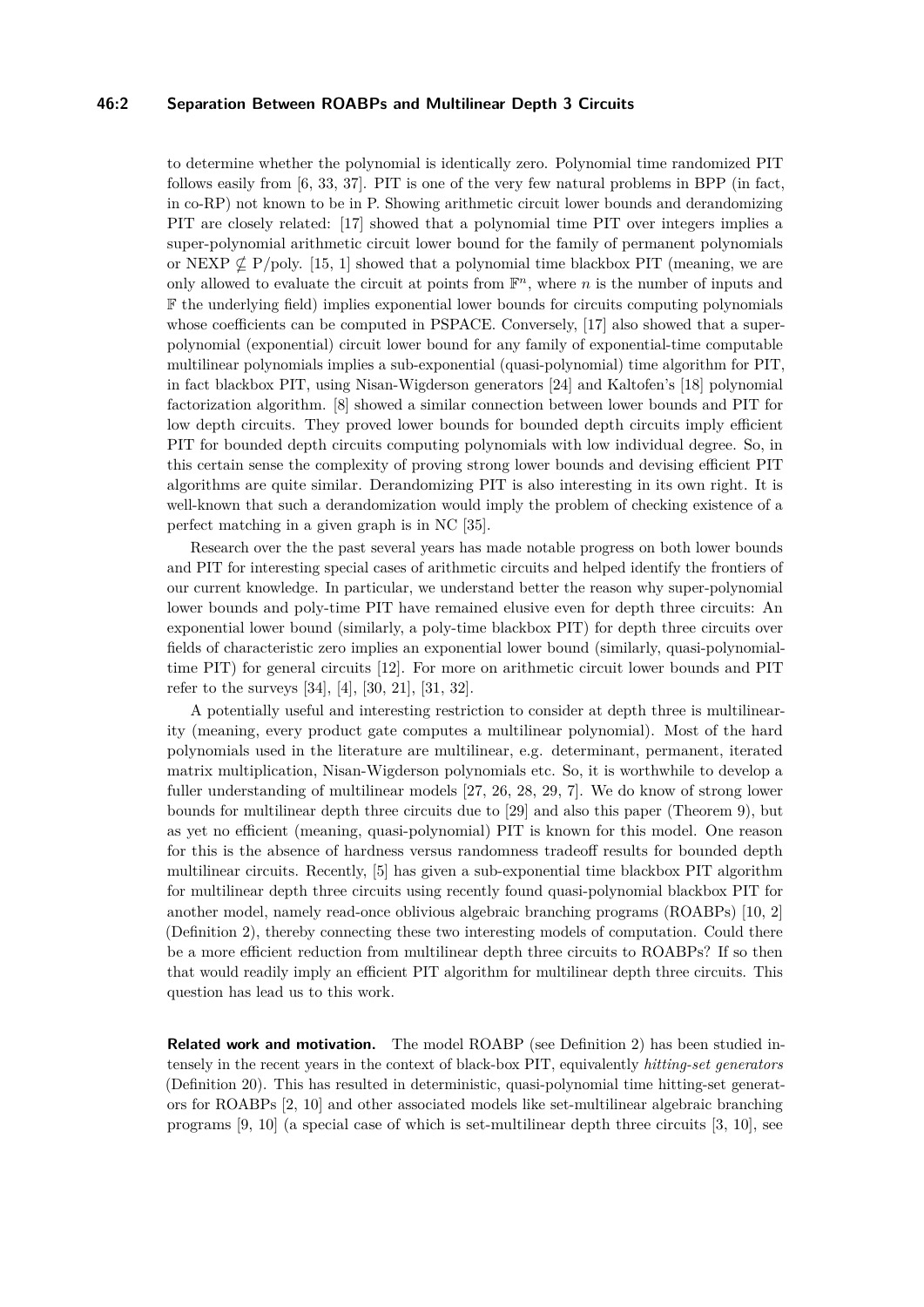also Definition [4\)](#page-4-1), non-commutative algebraic branching programs [\[10\]](#page-13-9) and diagonal depth-3 circuits [\[3,](#page-13-11) [10\]](#page-13-9). Quite recently, [\[5\]](#page-13-8) has given a  $2^{\tilde{O}(n^{\frac{2}{3}(1+\delta)})}$  time hitting-set generator for multilinear depth three circuits of size at most  $2^{n^{\delta}}$  by 'reducing' a multilinear depth three circuit to a collection of ROABPs and 'putting together' the hitting-sets of the ROABPs. This 'putting together' process raises the hitting-set complexity from quasi-polynomial (for a single ROABP) to sub-exponential (for a composition of several ROABPs). Had it been the case that a multilinear depth three circuit can be directly reduced to a single small size ROABP, an efficient hitting set for the former would have ensued immediately from [\[2,](#page-12-1) [10\]](#page-13-9). One of the results in the paper (Theorem [7\)](#page-4-2), rules out this possibility. In fact, Theorem [7](#page-4-2) shows something stronger as described below.

A closer look at [\[2\]](#page-12-1) and [\[5\]](#page-13-8) reveals an interesting, and potentially useful, intermediate model that we call *superposition of (two or more) set-multilinear depth three circuits* (see Definition [5\)](#page-4-3). An example of superposition of two set-multilinear depth three circuits is,

$$
C(X,Y) = (1+3x1+5y2)(4+x2+y1) + (6+9x1+4y1)(2+5x2+3y2).
$$

The variable sets  $X = \{x_1, x_2\}$  and  $Y = \{y_1, y_2\}$  are completely disjoint and are called the *base sets* of  $C(X, Y)$ . When projected on X variables (i.e after putting the Y variables to zero),  $C(X, Y)$  is a set-multilinear depth three circuit in the X variables. A similar thing is true for the *Y* variables. Thus, every base set is associated with a set-multilinear depth three circuit and vice versa. Any multilinear depth three circuit can be trivially viewed as a superposition of *n* set-multilinear depth three circuits with single variable in every base set, where  $n$  is the number of variables. A crucial observation in  $[5]$  is that every multilinear depth three circuit is "almost" a superposition of  $n^{\epsilon}$  set-multilinear depth three circuits for some  $\epsilon$  < 1, and further the associated  $n^{\epsilon}$  base sets can be found in sub-exponential time using *k*-wise independent hash functions. Once we know the  $r = n^{\epsilon}$  base sets corresponding to *r* set-multilinear depth three circuits whose superposition forms a circuit of size *s*, finding a hitting set for the circuit in time  $s^{r.\log s}$  follows easily by taking a direct product of hitting sets for *r* many ROABPs (in fact, set-multilinear depth three circuits). We think a useful model to consider at this juncture is superposition of constantly many set-multilinear depth three circuits with *unknown* base sets. In this case knowing the  $r = O(1)$  base sets readily gives us a quasi-polynomial time hitting set, but finding these base sets from a given circuit is NP-hard for  $r \geq 3$  (as we show in Observation [6\)](#page-4-4), which rules out the possibility of knowing the base-sets even if we are allowed to see the circuit (as in the *white-box* case). Indeed, even in this special case where the given multilinear depth three circuit is promised to be a superposition of constantly many (say, 2) set-multilinear depth three circuits, the algorithm in [\[5\]](#page-13-8) finds and works with many base sets and the resulting hitting set complexity grows to roughly  $\exp(\sqrt{n})$ . Could it be that superposition of constantly many set-multilinear depth three circuits efficiently reduce to ROABPs? Unfortunately, the answer to this also turns out to be negative as Theorem [7](#page-4-2) gives an explicit example of a superposition of *two* set-multilinear depth three circuit computing an *n*-variate polynomial *f* such that any ROABP computing *f* has width  $2^{\Omega(n)}$ .

While comparing two models (here multilinear depth three circuits and ROABPs), it is desirable to show a separation in both directions whenever an efficient reduction from one to the other seems infeasible. In this sense, we show a complete seperation between the models under consideration by giving an explicit polynomial computable by a polynomial sized ROABP such that every multilinear depth three circuit computing it requires exponential size. In fact, this explicit polynomial is simply the Iterated Matrix Multiplication IMM*n,d* – the  $(1,1)$ -th entry of a product of  $d \, n \times n$  symbolic matrices (Theorem [9\)](#page-4-0). IMM<sub>n,d</sub> can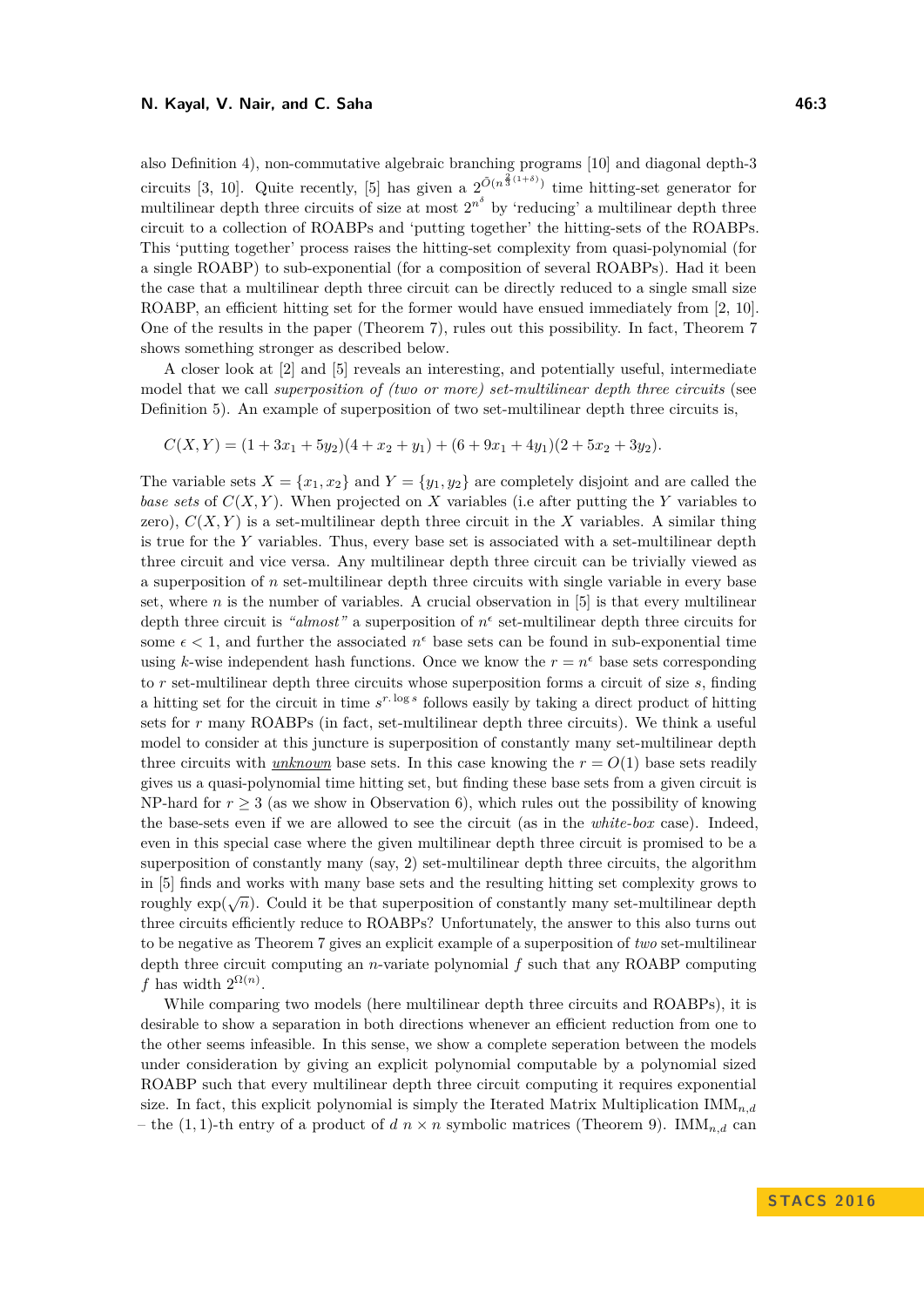#### **46:4 Separation Between ROABPs and Multilinear Depth 3 Circuits**

be easily computed by a polynomial-sized ROABP (see Observation [10\)](#page-5-0). Although, a  $2^{\Omega(d)}$ lower bound for multilinear depth three circuit computing Det*<sup>d</sup>* is known [\[29\]](#page-14-13), this does not imply a lower bound for  $IMM_{n,d}$  (despite the fact that Det and IMM are both complete for algebraic branching programs (ABPs) [\[22\]](#page-14-14)) as the projection from IMM to Det can make the circuit non-multilinear. Another related work by [\[7\]](#page-13-7) showed a separation between multilinear ABPs and multilinear formulas by exhibiting an explicit polynomial (namely, an *arc-full-rank* polynomial) that is computable by a linear size multilinear ABP but requires super-polynomial size multilinear formulas. But again multilinearity of a circuit can be lost when IMM is projected to arc-full-rank polynomials, and hence this result too does not imply a lower bound for IMM. An extension of Theorem [9](#page-4-0) to a super-polynomial lower bound for multilinear formulas computing IMM will have interesting consequences in separating noncommutative formulas and noncommutative ABPs. In a contemporary work [\[20\]](#page-14-15), some of the authors of this work and Sébastien Tavenas have been able to show an  $n^{\Omega(\sqrt{d})}$  lower bound for multilinear depth four circuits computing IMM*n,d* by significantly extending a few of the ideas present in this work and building upon (thereby improving) the work of [\[11\]](#page-13-12). Thus, in summary the models poly-sized ROABPs and poly-sized multilinear depth three ciruits have provably different computational powers, although they share a non-trivial intersection as poly-sized set-multilinear depth three circuits is harbored in both.

An interesting outcome of the proof of the lower bound for multilinear depth three circuits computing IMM is an exponential separation between multilinear depth three and multilinear depth four circuits. Previously, [\[29\]](#page-14-13) showed a super-polynomial separation between multilinear constant depth  $h$  and depth  $h + 1$  circuits, which when applied to the depth three versus four setting gives a quasi-polynomial seperation between the two models. In comparison, Theorem [11](#page-5-1) gives an exponential separation.

**The models and our results.** We define the relevant models and state our results now.

▶ **Definition 1** (Algebraic Branching Program). An Algebraic Branching Program(ABP) in the variables  $X = \{x_1, x_2, ..., x_n\}$  is a directed acyclic graph with a source vertex s and a sink vertex t. It has  $(d+1)$  sets or layers of vertices  $V_1, V_2, ..., V_{d+1}$ , where  $V_1$  and  $V_{d+1}$  contain only s and t respectively. The width of an ABP is the maximum number of vertices in any of the  $(d+1)$  layers. All the edges in an ABP are such that an edge starts from a vertex in *V*<sup>*i*</sup> and is directed to a vertex in  $V_{i+1}$ , where *V*<sup>*i*</sup> belongs to the set  $\{V_1, V_2, ..., V_d\}$ . The edges in an ABP are labelled by polynomials over a base field F. The weight of a path between any two vertices u and v in an ABP is computed by taking the product of the edge labels on the path from u to v. An ABP computes the sum of the weights of all the paths from s to t.

Note that in another standard definition of an ABP, the edges are labeled by linear polynomials over a base field F. A special kind of ABP, namely ROABP, is defined in [\[10\]](#page-13-9).

<span id="page-3-0"></span>▶ **Definition 2** (Read-Once Oblivious Algebraic Branching Program). A Read-Once Oblivious Algebraic Branching Program(ROABP) over a field F has an associated permutation *π* :  $[n] \to [n]$  of the variables in X. The number of variables is equal to the number of layers of vertices minus one, i.e.  $n = (d+1) - 1 = d$ . The label associated with an edge from a vertex in  $V_i$  to a vertex in  $V_{i+1}$  is an univariate polynomial over  $\mathbb F$  in the variable  $x_{\pi(i)}$ .

 $\blacktriangleright$  <code>Definition 3</mark> (Multilinear depth 4 and depth 3 circuits). A circuit  $C = \sum_{i=1}^s \prod_{j=1}^{d_i} Q_{ij}(X_j^i)$ </code> is a multilinear depth four (ΣΠΣΠ) circuit in *X* variables over a field  $\mathbb{F}$ , if  $X = \biguplus_{j=1}^{d_i} X_j^i$  and  $Q_{ij} \in \mathbb{F}[X_j^i]$  is a multilinear polynomial for every  $i \in [s]$  and  $j \in [d_i]$ . If  $Q_{ij}$ 's are linear polynomials then *C* is a multilinear depth three (ΣΠΣ) circuit. The parameter *s* is the *top fan-in* of *C*.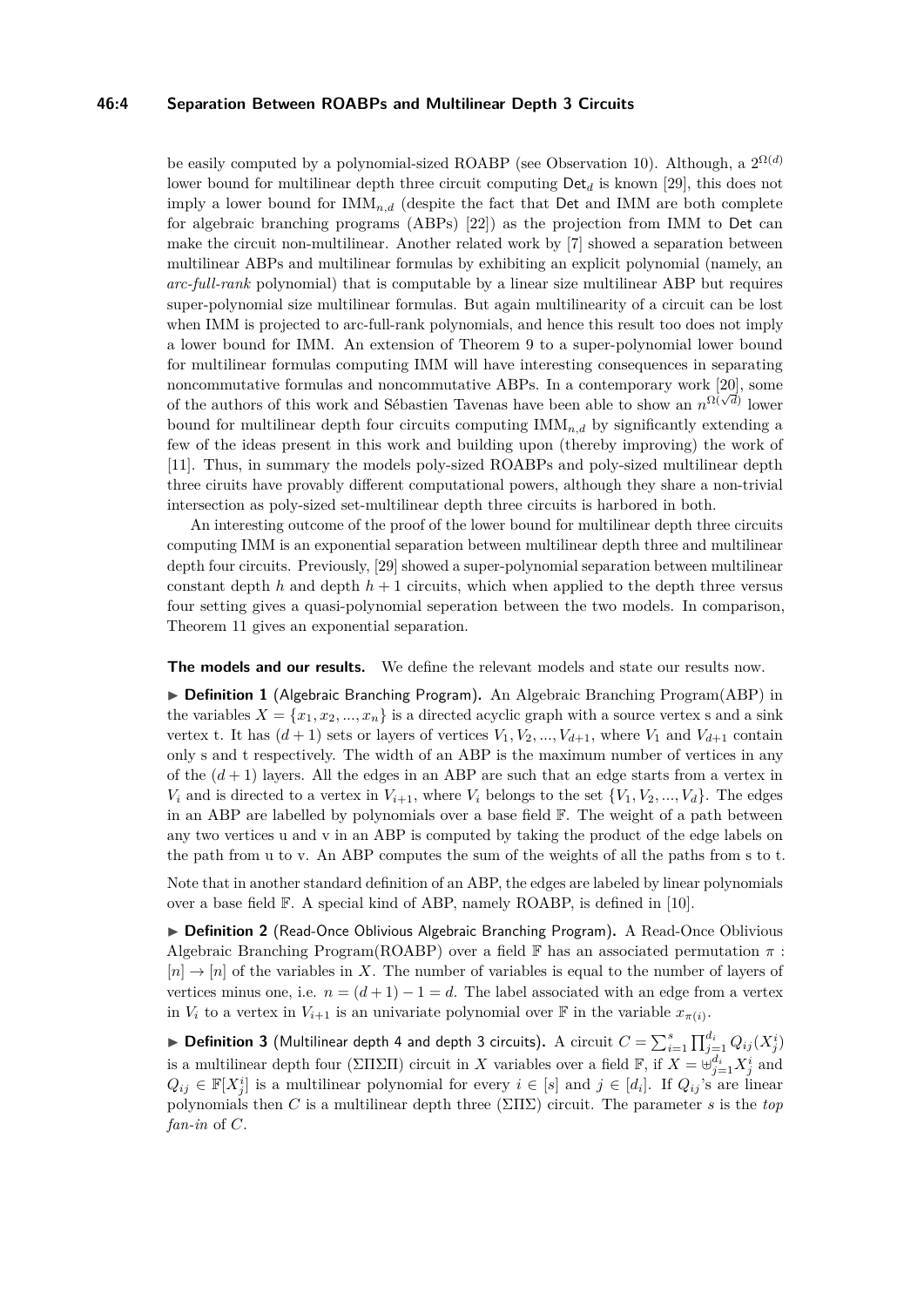<span id="page-4-1"></span> $\blacktriangleright$  <code>Definition 4</code> (Set-multilinear depth three circuit). A circuit  $C = \sum_{i=1}^s \prod_{j=1}^d l_{ij}(X_j)$  is a set-multilinear depth three (ΣΠΣ) circuit in *X* variables over a field  $\mathbb{F}$ , if  $X = \biguplus_{j=1}^{d} X_j$  and  $l_{ij} \in \mathbb{F}[X_i]$  is a linear polynomial for every  $i \in [s]$  and  $j \in [d]$ . The sets  $X_1, X_2, ..., X_d$  are called the *colors* of *X*. If  $|X_j| = 1$  for every  $j \in [d]$  then we say *X* has singleton colors and *C* is a set-multilinear depth three circuit with singleton colors.

As a bridge between multilinear and set-multilinear depth three circuits we define a model called superposition of set-multilinear depth three circuits.

<span id="page-4-3"></span>▶ Definition 5 (Superposition of set-multilinear depth three circuits). A multilinear depth three ( $\Sigma\Pi\Sigma$ ) circuit C over a field  $\mathbb F$  is a superposition of t set-multilinear depth three circuits over variables  $X = \biguplus_{i=1}^{t} Y_i$ , if for every  $i \in [t]$ , C is a set-multilinear depth three circuit in  $Y_i$ variables over the field  $\mathbb{F}(X \setminus Y_i)$ . The sets  $Y_1, ..., Y_t$  are called the *base sets* of C. Further, we restrict the  $Y_i$  to have singleton colors for every  $i \in [t]$ .

Although the notion of superposition makes sense even if  $Y_i$ 's do not have singleton colors, we restrict to singletons as this model itself captures multilinear depth three circuits. We make the following observation for superposition of set-multilinear depth three circuits.

<span id="page-4-4"></span>I **Observation 6.** *Given a circuit C which is a superposition of t set-multilinear circuits on*  $\frac{unknown}{2}$  *base sets*  $Y_1, Y_2, ..., Y_t$ , finding t base sets  $Y'_1, Y'_2, ..., Y'_t$  such that C is a superposition *of t set-multilinear circuits on base sets*  $Y'_1, Y'_2, ..., Y'_t$  *is NP-hard when*  $t > 2$ *.* 

Due to space constraint the proof of Observation [6](#page-4-4) is omitted. It can be found in an extended version of this paper [\[19\]](#page-13-13). We now state the main results of this paper.

- <span id="page-4-2"></span>▶ Theorem 7 (Main Theorem 1).
- **1.** *There is an explicit family of 2n-variate polynomials*  $\{g_n\}_{n>1}$  *over any field*  $\mathbb F$  *such that the following hold:*  $g_n$  *is computable by a multilinear depth three circuit*  $C$  *over*  $\mathbb{F}$  *with top fanin three and C is also a superposition of two set-multilinear depth three circuits. Any ROABP over*  $\mathbb{F}$  *computing*  $g_n$  *has width*  $2^{\Omega(n)}$ *.*
- **2.** *There is an explicit family of 3<i>n*-variate polynomials  $\{g_n\}_{n>1}$  over any field  $\mathbb F$  such that *the following hold:*  $g_n$  *is computable by a multilinear depth three circuit*  $C$  *over*  $\mathbb{F}$  *with top fanin two and C is also a superposition of three set-multilinear depth three circuits. Any ROABP over*  $\mathbb F$  *computing*  $f_n$  *has width*  $2^{\Omega(n)}$ *.*

We prove Theorem [7](#page-4-2) in Section [3.](#page-7-1) The tightness of the theorem is shown by this observation.

<span id="page-4-5"></span>I **Observation 8.** *A polynomial computed by a multilinear* ΣΠΣ *circuit with top fan-in two and at most two variables per linear polynomial can also be computed by an ROABP with constant width.*

In the interest of space the proof of Observation [8](#page-4-5) is omitted, see [\[19\]](#page-13-13). Thus, it follows from Theorem [7](#page-4-2) that if we increase either the top fan-in or the number of variables per linear polynomial from two to three in multilinear depth three circuits then there exist polynomials computed by such circuits such that ROABPs computing these polynomials have exponential width. We now state the "converse" of Theorem [7.](#page-4-2)

<span id="page-4-0"></span>▶ **Theorem 9** (Main Theorem 2). *Any multilinear depth three circuit (over any field) computing* IMM<sub>*n,d</sub>*, the (1,1)*-th entry of a product of d n*  $\times$  *<i>n symbolic matrices, has top fan-in*</sub>  $n^{\Omega(d)}$  for  $n \geq 11$ . (Note: This also implies a lower bound for determinant, see Corollary [38.](#page-12-2))

We prove Theorem [9](#page-4-0) in Section [4.](#page-10-0) It is not hard to observe the following.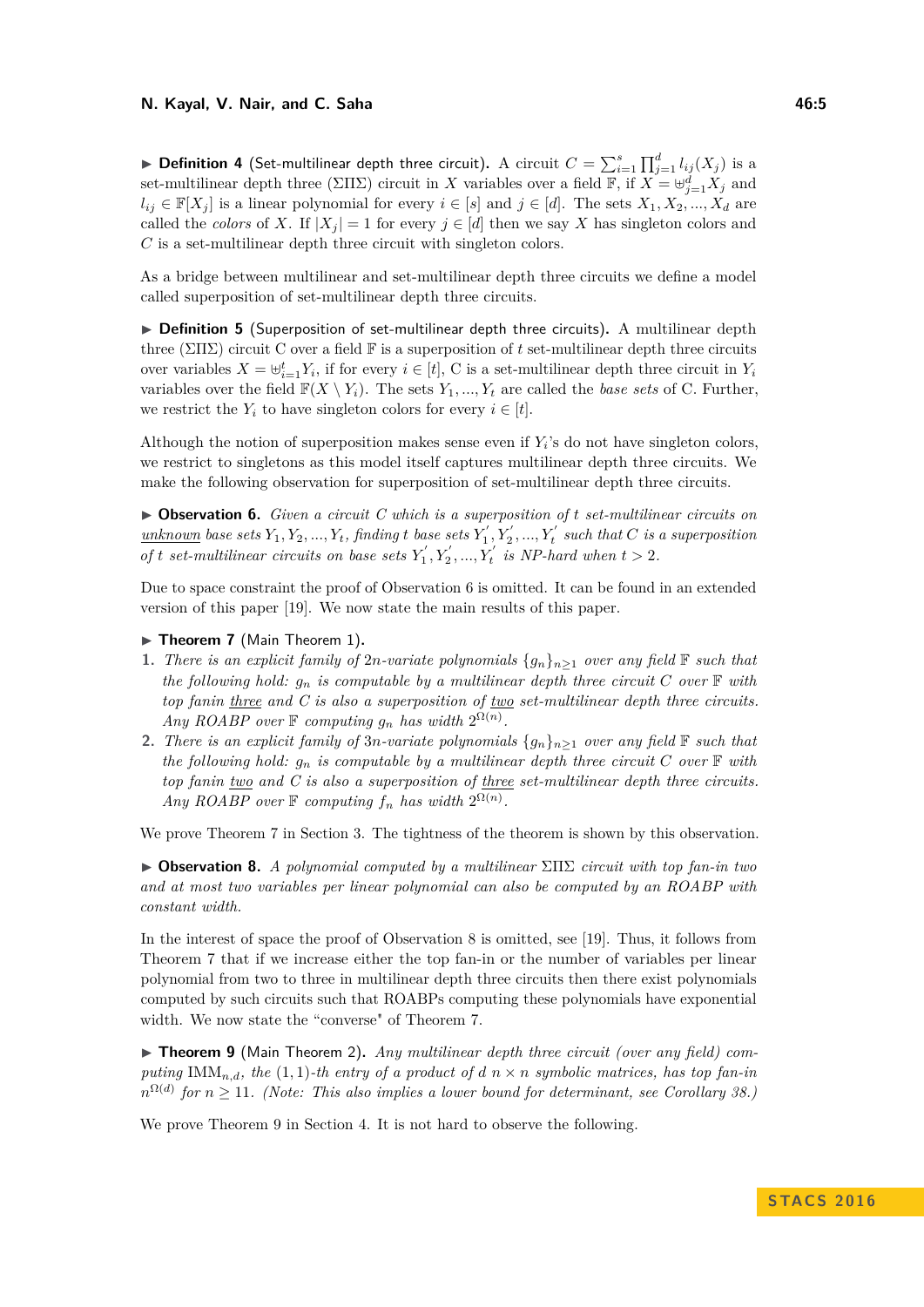#### **46:6 Separation Between ROABPs and Multilinear Depth 3 Circuits**

<span id="page-5-0"></span> $\triangleright$  **Observation 10.** IMM<sub>n,d</sub> can be computed by an  $n^2$  width ROABP.

The proof of Observation [10](#page-5-0) is omitted, see [\[19\]](#page-13-13). Thus, Theorem [7,](#page-4-2) Theorem [9](#page-4-0) and Observation [10](#page-5-0) together imply a complete separation between multilinear depth three circuits and ROABPs. As a consequence of the proof of Theorem [9](#page-4-0) we also get an exponential separation between multilinear depth three and multilinear depth four circuits (proof in Section [4\)](#page-10-0).

<span id="page-5-1"></span>**Fineorem 11.** *There is an explicit family of*  $O(n^2d)$ *-variate polynomials of degree d,*  ${f_d}_{d\geq 1}$ , such that  $f_d$  is computable by a  $O(n^2d)$ -sized multilinear depth four circuit with top *fan-in one (i.e. a* ΠΣΠ *circuit) and every multilinear depth three circuit computing f<sup>d</sup> has top fan-in*  $n^{\Omega(d)}$  *for*  $n \geq 11$ *.* 

Observe that the hard polynomials used in Theorem [7](#page-4-2) belong to a special class of multilinear depth three circuits – they are both superpositions of constantly many set-multilinear depth three circuits and simultaneously a sum of constantly many set-multilinear depth three circuits. Here is an example of a circuit from this class.

$$
C(X,Y) = (1+3x1+5y2)(4+x2+y1) + (9+6x1+4y2)(3+2x2+5y1)+ (6+9x1+4y1)(2+5x2+3y2) + (3+6x1+9y1)(5+8x2+2y2)
$$

 $C(X, Y)$  is a superposition of two set-multilinear depth three circuits with base sets  $X =$  ${x_1} \cup {x_2}$  and  $Y = {y_1} \cup {y_2}$ . But  $C(X, Y)$  is also a sum of two set-multilinear depth three circuits with  $\{x_1, y_2\}$ ,  $\{x_2, y_1\}$  being the colors in the first set-multilinear depth three circuit (corresponding to the first two products) and  $\{x_1, y_1\}$ ,  $\{x_2, y_2\}$  the colors in the second set-multilinear depth three circuit (corresponding to the last two products). For such a subclass of multilinear depth three circuits, we give a quasi-polynomial time hitting set by extending the proof technique of [\[3\]](#page-13-11).

<span id="page-5-2"></span>**Theorem 12.** Let  $\mathcal{C}_{n,m,l,s}$  be a subclass of multilinear depth three circuits computing *n*-variate polynomials such that every circuit in  $\mathcal{C}_{n,m,l,s}$  is a superposition of at most m *set-multilinear depth three circuits and simultaneously a sum of at most l set-multilinear depth three circuits, and has top fan-in bounded by s. There is a hitting-set generator for*  $\mathcal{C}_{n,m,l,s}$  *running in*  $(ns)^{O(lm\log s)}$  *time.* 

When *m* and *l* are bounded by  $poly(log ns)$ , we get quasi-polynomial time hitting sets. The proof of Theorem [12,](#page-5-2) which extends the shift and rank concentration technique of [\[3\]](#page-13-11), is omitted, see [\[19\]](#page-13-13). To our understanding, even if *m* and *l* are constants, [\[5\]](#page-13-8)'s algorithm yields an  $exp(\sqrt{n})$  hitting set complexity. Also, [\[13\]](#page-13-14) has recently given a  $(ndw)^{O(l2^l \log(ndw))}$  time hitting set generator for *n*-variate, individual (variable) degree *d* polynomials computed by sum of *l* ROABPs each of width less than *w*. Sum of *l* set-multilinear depth three circuits reduces to sum of *l* ROABPs as set-multilinear depth three circuits readily reduce to poly-sized ROABPs. But, observe the doubly exponential dependence on *l* in their result. On the contrary, in Theorem [12](#page-5-2) the dependence is singly exponential in *l*. So, the hitting-set complexity remains quasi-polynomial for  $l = (\log n)^{O(1)}$  whereas [\[13\]](#page-13-14) gives an exponential time hitting-set generator when applied to the model in Theorem [12.](#page-5-2) However, it is also important to note that the model considered in Theorem [12](#page-5-2) is somewhat weaker than the sum of ROABPs model in [\[13\]](#page-13-14) because of the additional restriction that our model is also a superposition of *m* set-multilinear depth three circuits.

# <span id="page-5-3"></span>**2 Preliminaries**

**Measures.** We have used two complexity measures, namely evaluation dimension and a novel variant of the dimension of the space of partial derivatives, to prove Theorem [7](#page-4-2) and [9](#page-4-0)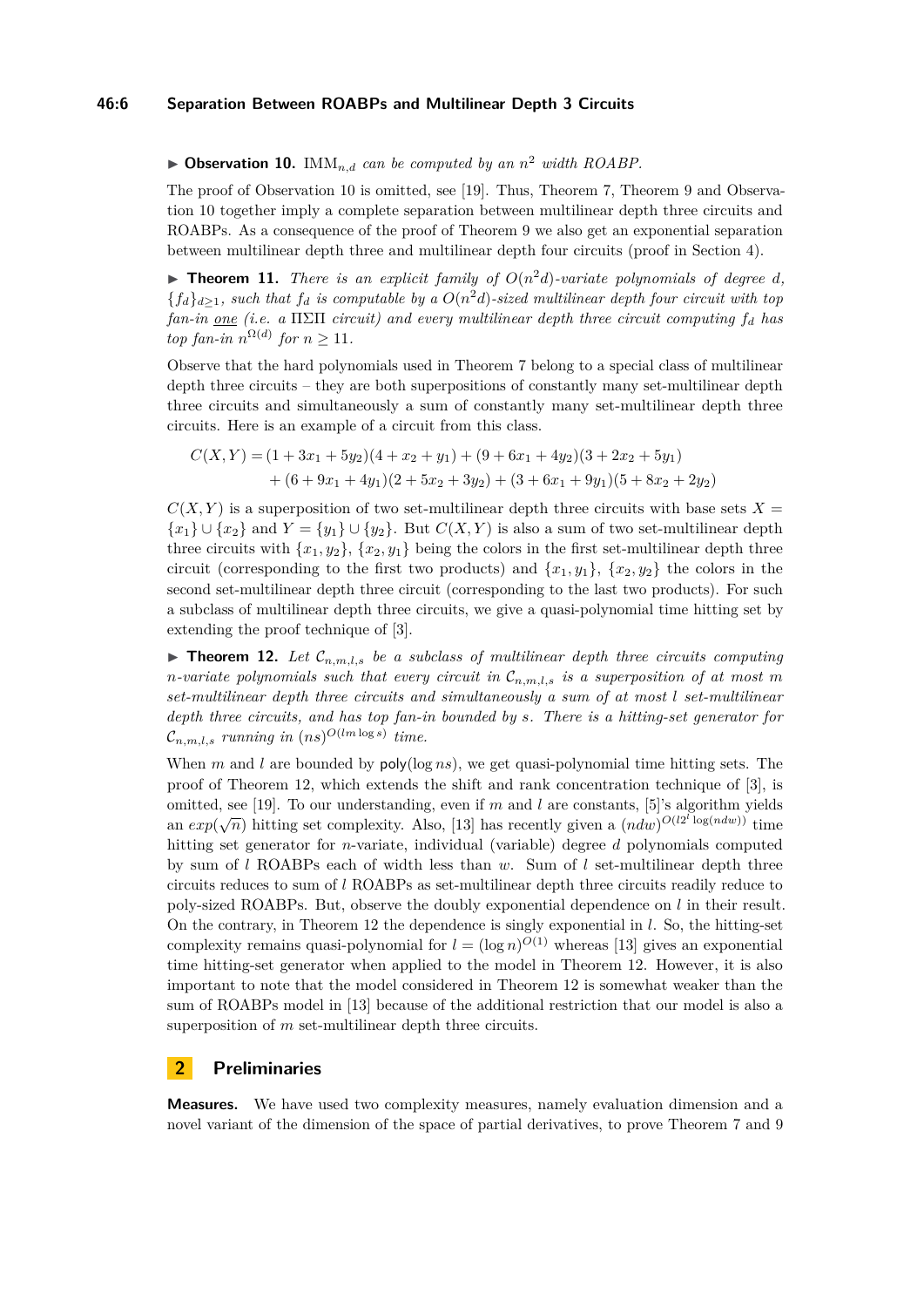#### **N. Kayal, V. Nair, and C. Saha 46:7**

respectively. Evaluation dimension was first defined in  $[10]$ <sup>[1](#page-6-0)</sup>. Let *X* be a set of variables.

**► Definition 13** (Evaluation Dimension). The evaluation dimension of a polynomial  $g \in \mathbb{F}[X]$ with respect to a set  $S \subseteq X$ , denoted as Evaldim<sub>*S*</sub>(*q*), is defined as

 $\dim(\text{span}_{\mathbb{F}}\{g(X)|\forall x_j\in S} x_j=\alpha_j : \forall x_j\in S \; \alpha_j\in \mathbb{F}\}).$ 

Evaluation dimension is a nearly equivalent variant of another measure, the *rank of the partial derivatives matrix*, defined and used earlier in [\[27,](#page-14-10) [26,](#page-14-11) [28,](#page-14-12) [29,](#page-14-13) [7\]](#page-13-7) to prove lower bounds and separations for several multilinear models. These two measures are identical over fields of characteristic zero (or sufficiently large), but the former is well defined over any field.

The partial derivatives measure was introduced in [\[23,](#page-14-16) [25\]](#page-14-17). The following is a simple variant of this measure that is also inspired by the measure used in [\[27\]](#page-14-10).

▶ **Definition 14** ("Skewed" partial derivatives). Let  $f \in \mathbb{F}[X, Y]$ , where *X* and *Y* are disjoint sets of variables, and  $\mathcal{Y}_k$  be the set of all monomials in *Y* variables of degree  $k \in \mathbb{N}$ . Define the measure  $PD_{\mathcal{Y}_k}(f)$  as

$$
\dim \left( \operatorname{span}_{\mathbb{F}} \left\{ \left[ \frac{\partial f(X, Y)}{\partial m} \right]_{\forall y \in Y} : m \in \mathcal{Y}_k \right\} \right).
$$

In proving Theorem [9,](#page-4-0) we apply the above measure with a significant difference (or *skew*) between the number of *X* and *Y* variables – it is this imbalance that plays a crucial role in the proof. It is easy to see that both the above measures obey subadditivity.

<span id="page-6-1"></span>▶ Lemma 15 (Subadditivity).

**1.** *Let*  $g_1, g_2 \in \mathbb{F}[X]$  *and*  $S \subseteq X$ *. Then* 

 $\text{Evaldim}_S(q_1 + q_2) \leq \text{Evaldim}_S(q_1) + \text{Evaldim}_S(q_2)$ .

**2.** *Let*  $f_1, f_2 \in \mathbb{F}[X, Y]$ *. Then*  $PD_{\mathcal{Y}_k}(f_1 + f_2) \leq PD_{\mathcal{Y}_k}(f_1) + PD_{\mathcal{Y}_k}(f_2)$ *.* 

**Expander Graphs.** A vital ingredient that helps us construct the hard polynomials in Theorem [7](#page-4-2) is a family of explicit 3-regular expanders. We recall a few definitions from [\[16\]](#page-13-15).

 $\triangleright$  **Definition 16** (Edge expansion and family of expanders). Let  $G = (V, E)$  be an undirected *d*-regular graph. For  $S \subseteq V$ , let  $E(S, \overline{S})$  be the set of edges with one end incident on a vertex in *S* and the other incident on a vertex in  $\overline{S} = V \ S$ . The *edge expansion* of *G* denoted  $h(G)$ is defined as:

$$
h(G) = \min_{S: \ |S| \le \frac{|V|}{2}} \frac{|E(S, \overline{S})|}{|S|}.
$$

A sequence of *d*-regular graphs  ${G_i}_{i \in \mathbb{N}}$  of size increasing with *i* is a *family of d-regular expanders* if there exists an  $\epsilon > 0$  such that  $h(G_i) > \epsilon$  for every *i*.

▶ **Definition 17** (Mildly explicit expanders). Let  $\mathcal{G} = \{G_i\}_{i\in\mathbb{N}}$  be a family of *d*-regular expanders such that the number of vertices in  $G_i$  is bounded by a polynomial in *i*.  $\mathcal G$  is *mildly explicit* if there exists an algorithm that takes input  $i$  and constructs  $G_i$  in time polynomial in the size of  $G_i$ .

<span id="page-6-0"></span><sup>1</sup> They attributed the notion to Ramprasad Saptharishi.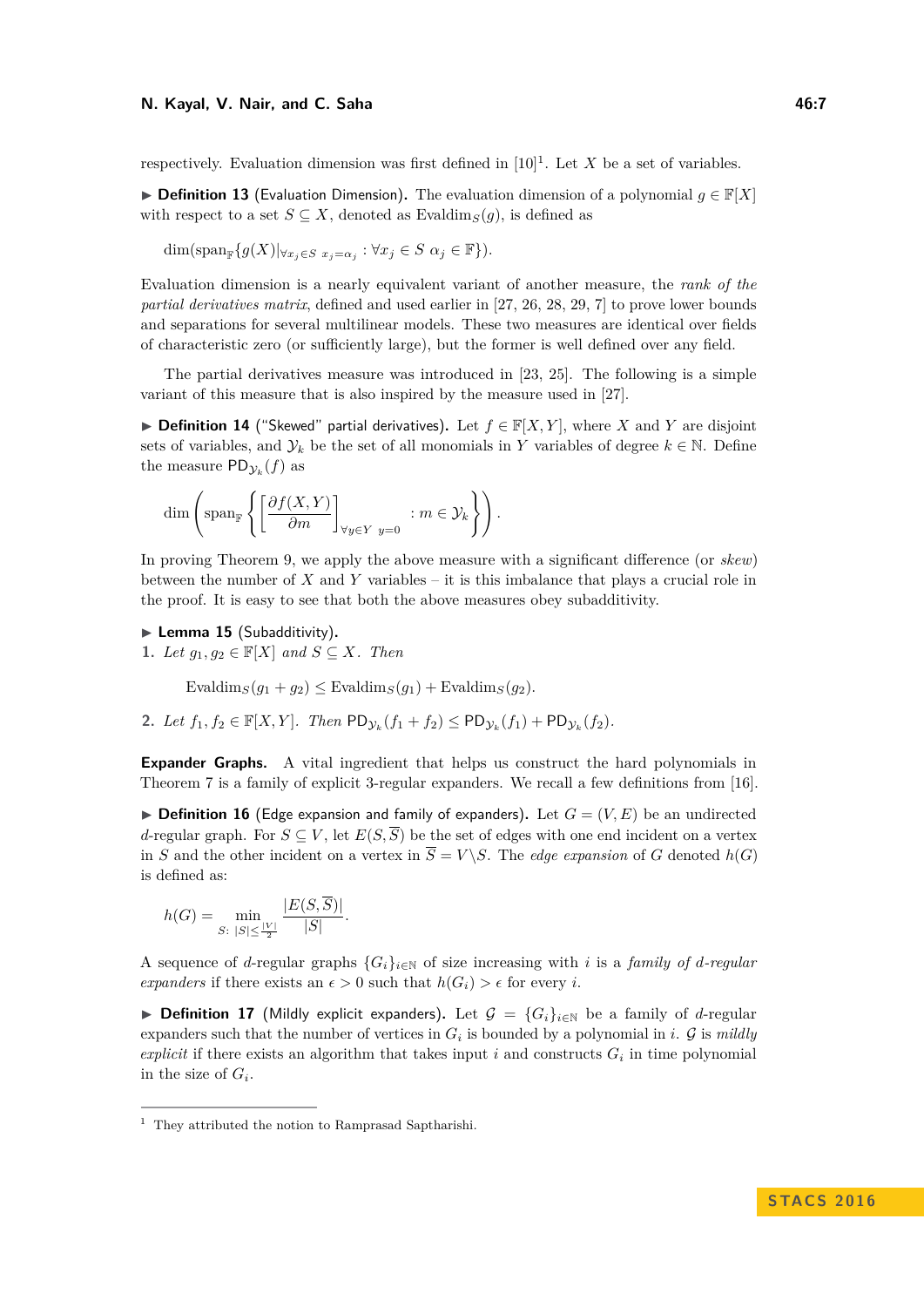#### **46:8 Separation Between ROABPs and Multilinear Depth 3 Circuits**

**A family of mildly explicit expanders.** [\[16\]](#page-13-15) mentions a family of mildly explicit 3-regular *p*-vertex expanders  ${G_p}_p$  prime such that for every graph  $G_p$  in the family:  $h(G_p) > \frac{2+10^{-4}}{2}$ . The vertices of  $G_p$  correspond to elements in  $\mathbb{Z}_p$ . A vertex *x* in  $G_p$  is connected to  $x+1$ ,  $x-1$ and to its inverse  $x^{-1}$  (operations are modulo p and inverse of 0 is defined as 0). We refer the reader to [\[16\]](#page-13-15), section 11.1.2, for more details. Denote this family of 3-regular *p*-vertex expanders by  $S$ .

**Double Cover.** The proof of Theorem [7](#page-4-2) works with bipartite expanders. It is standard to transform a *d*-regular expander graph to a *d*-regular bipartite expander graph by taking its double cover.

**Definition 18** (Double Cover). The double cover of a graph  $G = (V, E)$  is the bipartite graph  $\tilde{G} = (L \oplus R, \tilde{E})$  where  $|L| = |R| = |V|$ . Corresponding to a vertex  $u \in V$  we have two vertices  $u_L \in L$  and  $u_R \in R$ . Edges  $(u_L, v_R)$  and  $(u_R, v_L) \in \tilde{E}$  if and only if there is an edge  $(u, v) \in E$ .

<span id="page-7-5"></span>**Lemma 19.** Let  $S = {G_p}_p$  *p*rime be the family of expanders as described above, and  $\tilde{S} = {\{\tilde{G}_p\}}_p$  the family of double covers of graphs in S. Then  $h(\tilde{G}_p) > \frac{2+10^{-4}}{2}$  for every p. [In the interest of space the proof is omitted.]

**Hitting-set generators.** In Theorem [12,](#page-5-2) we give a quasi-polynomial time hitting-set generator for a subclass of multilinear depth three circuits.

<span id="page-7-0"></span>**Definition 20** (Hitting-set generators). A hitting-set generator for a class of circuits  $C$  is a Turing machine H that takes  $(1^n, 1^s)$  as input and outputs a set  $\{a_1, \ldots, a_m\} \subseteq \mathbb{Z}^n$  such that for every circuit  $C \in \mathcal{C}$  of size bounded by *s* and computing a nonzero *n*-variate polynomial over a field  $\mathbb{F} \supset \mathbb{Z}$ , there is an  $i \in [m]$  for which  $C(a_i) \neq 0$ . Complexity of H is its running time. Hitting-set generators can be defined similarly over finite fields by considering field extensions.1

**Technical Lemmas.** The following lemmas are used in Theorem [7.](#page-4-2) Lemma [21](#page-7-2) follows from Hall's marriage theorem [\[14\]](#page-13-16). The proofs of Lemmas [22](#page-7-3) and [23](#page-7-4) are omitted, see [\[19\]](#page-13-13).

<span id="page-7-2"></span>▶ **Lemma 21.** *A d-regular graph can be split into d edge disjoint perfect matchings.* 

<span id="page-7-3"></span>▶ **Lemma 22.** *Suppose*  $g_1(X), g_2(X), ..., g_m(X) \in \mathbb{F}[X]$  *are*  $\mathbb{F}\text{-linearly independent polynomials}$ *mials in the variables*  $X = \{x_1, x_2, ..., x_n\}$  *where*  $m = 2^n$ *. If*  $Y = \{y_1, y_2, ..., y_n\}$  *are n variables different from X then (by identifying an*  $i \in [m]$  *with an*  $S \subseteq [n]$ *),* 

$$
\text{Evaldim}_Y(\sum_{S \subseteq [n]} y_S \cdot g_S(X)) = m, \quad \text{where for } S \subseteq [n], \ y_S := \prod_{j \in S} y_j.
$$

<span id="page-7-4"></span>▶ **Lemma 23.** *If R is a width-k ROABP that computes*  $g(X)$  *then for every*  $i \in [0, |X|]$  *there exists a set*  $S \subseteq X$  *of size i such that* Evaldim<sub>*S*</sub>(*g*)  $\leq k$ *.* 

# <span id="page-7-1"></span>**3 Lower bounds for ROABP: Proof of Theorem [7](#page-4-2)**

### **Proof of part 1**

**Construction of the polynomial family.** We construct a family of 2*n*-variate multilinear polynomials  $\{g_n\}_{n\geq 1}$  from the explicit family of 3-regular expander graphs S (described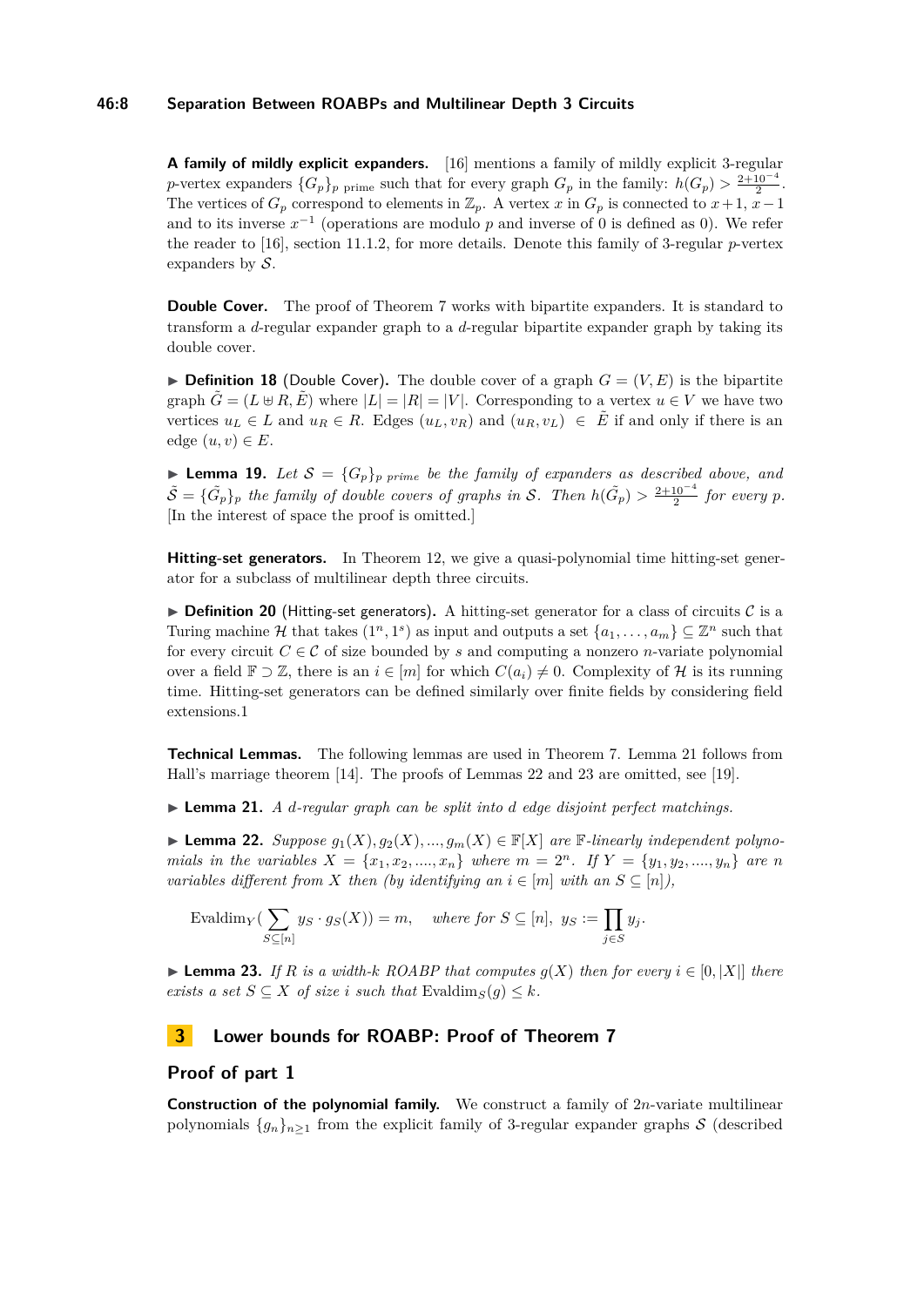#### **N. Kayal, V. Nair, and C. Saha 46:9**

in Section [2\)](#page-5-3). From an *n*-vertex graph  $G = (V, E)$  in S, construct a polynomial  $g(X, Y)$ in variables  $X = \{x_1, \ldots, x_n\}$  and  $Y = \{y_1, \ldots, y_n\}$  as follows: Let  $\tilde{G} = (L \oplus R, \tilde{E})$  be the double cover of *G*. By Lemma [19,](#page-7-5)  $h(\tilde{G}) > \frac{2+10^{-4}}{2}$ . With every vertex in *L* (similarly, *R*) associate a unique variable in  $X$  (respectively,  $Y$ ), thus vertices in  $L$  and  $R$  are identified with the *X* and *Y* variables respectively. An edge between  $x_i$  and  $y_j$  is associated with the linear polynomial  $(1 + x_i + y_i)$ . By Lemma [21,](#page-7-2)  $\tilde{G}$  can be split into three edge disjoint perfect matchings. Polynomial  $g(X, Y)$  is a sum of three product terms corresponding to the three edge disjoint perfect matchings of  $\tilde{G}$ ; a product term is formed by taking product of the linear polynomials associated with the edges of the corresponding matching. It is easy to show the following claim. We leave the proof to the reader.

<span id="page-8-3"></span>► Claim 24. *Polynomial g (constructed above) is computed by a multilinear depth three circuit*  $C$  *of size*  $\Theta(n)$  *and top fan-in three, and*  $C$  *is a superposition of two set-multilinear depth three circuits.*

**High evaluation dimension of**  $g(X, Y)$ **.** It turns out that the evaluation dimension of  $g(X, Y)$  with respect to any subset of variables of size  $n/10$  is large.

<span id="page-8-0"></span>**► Lemma 25.** For any set  $S \subseteq X \oplus Y$  of size  $n/10$ , Evaldim<sub>*S*</sub>(*g*)  $\geq 2^{\epsilon n}$  *where*  $\epsilon > 0$  *is a constant.*

**Proof.** Consider any subset *S* of  $n/10$  variables from  $X \oplus Y$ . With respect to set *S* we can classify the linear polynomials in the product terms of  $g(X, Y)$  into three types: *untouched* – if none of the two variables in the linear polynomial belong to *S*, *partially touched* – if exactly one of the variables in the linear polynomial belongs to *S*, and *completely touched* – if both variables belong to *S*. Call the three product terms of  $g - P_1, P_2$  and  $P_3$ . Proof of the next claim is omitted, see [\[19\]](#page-13-13).

<span id="page-8-1"></span>► **Claim 26.** *There exists a set*  $X_0 \subseteq X$  *of*  $\left(\frac{7n}{10} - 4\right)$  *X*-variables such that every  $x \in$  $X_0$  *appears in an untouched linear polynomial in every*  $P_i$  (for  $i \in [3]$ ), and further if  $(1 + x + y_{j_1}), (1 + x + y_{j_2})$  and  $(1 + x + y_{j_3})$  are the linear polynomials occurring in  $P_1, P_2$ and  $P_3$  *respectively then*  $y_{j_1} \neq y_{j_2} \neq y_{j_3}$ .

For  $i \in [3]$ , let  $B_i$  be the set of partially touched linear polynomials in term  $P_i$ .

► **Claim 27.** *There is an*  $i \in [3]$  *such that*  $|B_i| \geq \epsilon n$  *where*  $\epsilon = 0.01$ *.* 

**Proof.** Let *T* be such that, for all  $i \in [3]$ ,  $|B_i| \leq T$ . Recall that *g* has been constructed from the bipartite expander  $\tilde{G}$ , and vertices in  $\tilde{G}$  identified with the variable set  $X \oplus Y$ . We denote the vertices in  $\tilde{G}$  corresponding to the variables in  $S$  also by  $S$ , and denote the set of edges going out from *S* to  $\overline{S} = L \oplus R \backslash S$  in  $\tilde{G}$  by  $\tilde{E}(S, \overline{S})$ . Using the expansion property of  $\tilde{G}$ ,

$$
|\tilde{E}(S,\overline{S})| \geq h(\tilde{G}) \cdot |S| \geq \frac{2+10^{-4}}{2} \cdot \left(\frac{n}{10}\right).
$$

Every edge in  $\tilde{E}(S, \overline{S})$  corresponds to a partially touched linear polynomial. Since  $\tilde{G}$ is 3-regular, at least  $\frac{|\tilde{E}(S,\overline{S})|}{3}$  of the edges correspond to distinct partially touched linear polynomials. By assumption, the number of such partially touched linear polynomials is at most 3*T*; and so  $T \geq 0.01n$ .

The next claim completes the proof of Lemma [25.](#page-8-0)

<span id="page-8-2"></span>► **Claim 28.** *If there exists an*  $i \in [3]$  *such that*  $|B_i| \geq \epsilon n$  *for*  $\epsilon > 0$ *, then* Evaldim<sub>*S*</sub>(*g*)  $\geq 2^{\epsilon n}$ *.*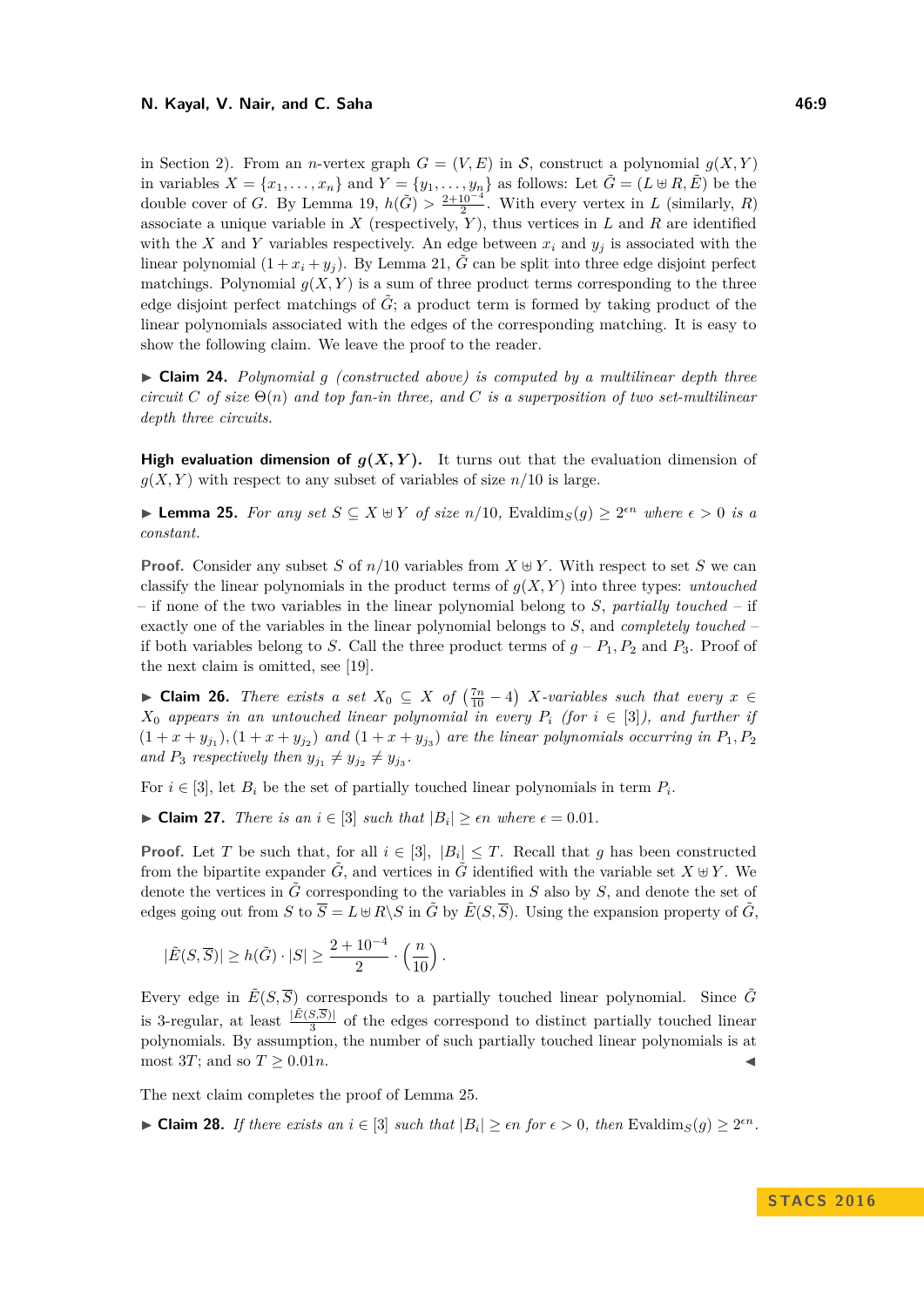#### **46:10 Separation Between ROABPs and Multilinear Depth 3 Circuits**

**Proof.** Without loss of generality, assume  $|B_1| \geq \epsilon n$ . Pick two variables, say *x* and *x'*, from the set  $X_0$  (as described in Claim [26\)](#page-8-1). Let  $(1 + x + y_{j_2})$  and  $(1 + x' + y'_{j_3})$  be the linear polynomials appearing in  $P_2$  and  $P_3$  respectively. By substituting  $x = -(1 + y_{j2})$  and  $x' = -(1 + y'_{j3})$  in *g*, the terms  $P_2$  and  $P_3$  vanish but  $P_1$  does not (by Claim [26\)](#page-8-1). Let  $\hat{g}$  be the polynomial *g* after the substitution. Polynomial  $\hat{g}$  has only one product term  $\hat{P}_1$  (i.e.  $P_1$ ) under the substitution), and  $\hat{P}_1$  has as many partially touched linear polynomials as  $P_1$ . At this point, it is not difficult to prove the following observation.

▶ Observation 29. Evaldim<sub>*S*</sub>(*g*) ≥ Evaldim<sub>*S*</sub>( $\hat{g}$ ) = Evaldim<sub>*S*</sub>( $\hat{P}_1$ ) ≥ 2<sup>*en*</sup>.

This completes the proof of Claim [28.](#page-8-2)

From Lemma [23](#page-7-4) and [25](#page-8-0) we conclude that any ROABP computing *g*(*X, Y* ) has width at least  $2^{\epsilon n}.$  $\epsilon n$ .

# **Proof of part 2**

**Construction of the polynomial family.** Similar to part 1, we construct a family of 3*n*variate multilinear polynomials  ${g_n}_{n>1}$  from the explicit family of 3-regular expanders  $S$  – but this time edges will be associated with variables and vertices with linear polynomials. From an *n*-vertex graph  $G = (V, E)$  in S, construct a polynomial  $g(X, Y, Z)$  in variables  $X = \{x_1, \ldots, x_n\}, Y = \{y_1, \ldots, y_n\}$  and  $Z = \{z_1, \ldots, z_n\}$  as follows: Let  $\tilde{G} = (L \oplus R, \tilde{E})$  be the double cover of *G*, and as before  $h(\tilde{G}) > \frac{2+10^{-4}}{2}$ . Edges of  $\tilde{G}$  can be split into three edge disjoint perfect matchings (by Lemma [21\)](#page-7-2). Label the edges of the first perfect matching by distinct *X*-variables, the edges of the second matching by distinct *Y* -variables, and the edges of the third by distinct *Z*-variables. Vertices of  $\tilde{G}$  now correspond to linear polynomials naturally – if the three edges incident on a vertex are labelled  $x_i$ ,  $y_j$  and  $z_k$  then associate the linear polynomial  $(1 + x_i + y_j + z_k)$  with the vertex. Let  $P_1$  be the product of the linear polynomials associated with the vertices of *L*, and *P*<sup>2</sup> the product of linear polynomials associated with the vertices of *R*. Polynomial  $g(X, Y, Z)$  is the sum of  $P_1$  and  $P_2$ . The following claim is easy to show (just like Claim [24\)](#page-8-3).

 $\triangleright$  **Claim 30.** *Polynomial g* (constructed above) is computed by a multilinear depth three *circuit*  $C$  *of size*  $\Theta(n)$  *and top fan-in two, and*  $C$  *is a superposition of three set-multilinear depth three circuits.*

**High evaluation dimension of**  $g(X, Y)$ **.** The proof of the following lemma is similar to that of Lemma [25,](#page-8-0) differences arise only due to the 'dual' nature of *g*.

<span id="page-9-0"></span>► **Lemma 31.** *For any*  $S \subseteq X \oplus Y \oplus Z$  *of size*  $n/10$ *,* Evaldim<sub>*S*</sub>(*g*)  $\geq 2^{\epsilon n}$  *where*  $\epsilon > 0$  *is a constant.*

**Proof.** Let *S* be any set of  $\frac{n}{10}$  variables from  $X \oplus Y \oplus Z$ . The definitions of untouched, partially touched and completely touched linear polynomials are almost the same as in the proof of Lemma [25.](#page-8-0) The difference is we have three variables instead of two in a linear polynomial in *g*. So, a linear polynomial is partially touched if at most two of the three variables belong to *S*. For  $i \in [2]$ , let  $B_i$  be the set of partially touched linear polynomials and  $C_i$  the set of completely touched linear polynomials in product term  $P_i$  of  $g$ .

► **Claim 32.** *There is an*  $i \in [2]$  *such that*  $|B_i| \geq \epsilon n$  *where*  $\epsilon = 0.01$ *.* 

**Proof.** Let *T* be such that, for all  $i \in [2]$ ,  $|B_i| \leq T$ . The proof of the next observation is omitted, see [\[19\]](#page-13-13).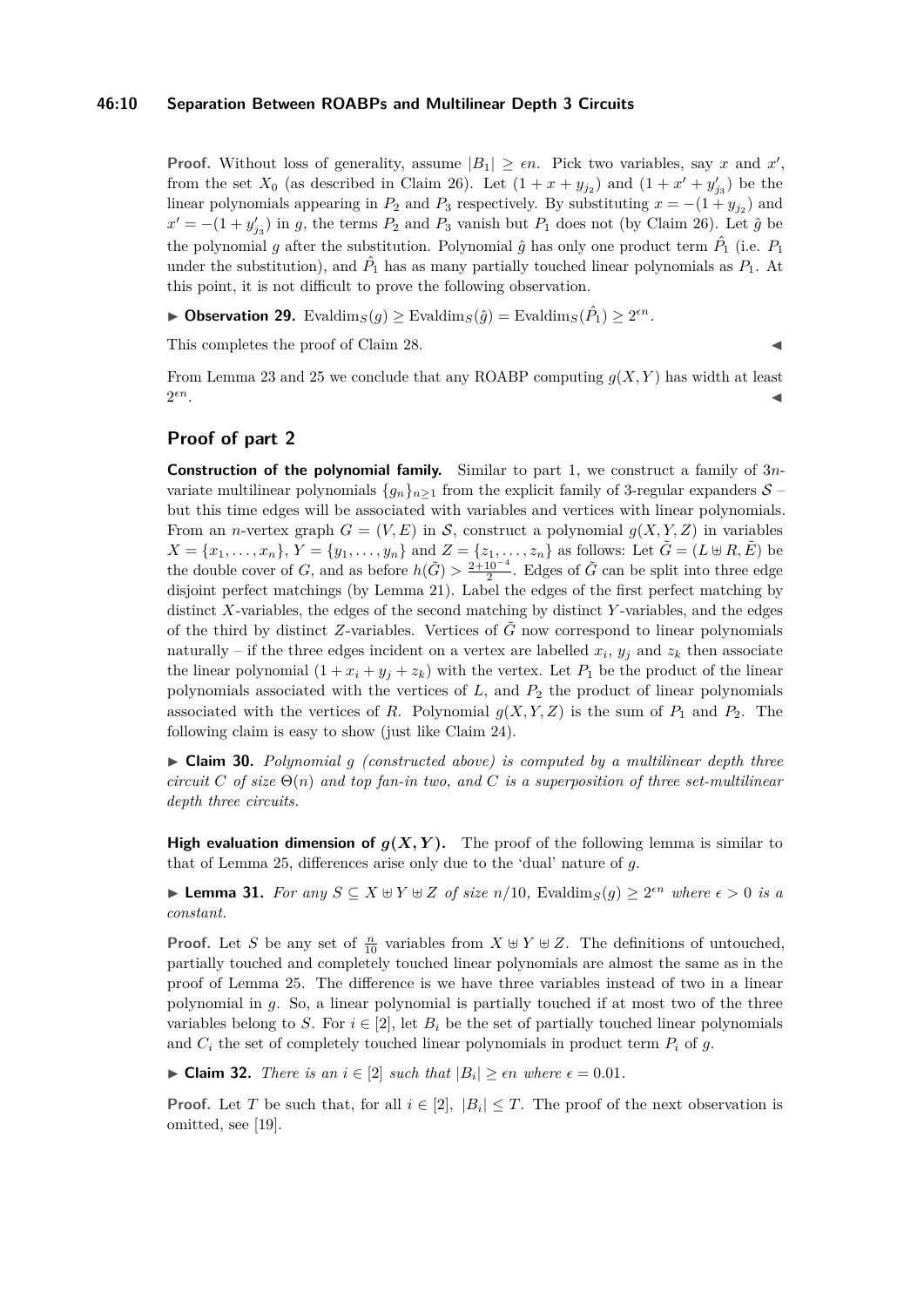<span id="page-10-1"></span>

**Figure 1 ABP M.** 

# ▶ Observation 33.  $|C_1| + |C_2|$  *is at least*  $\frac{n}{15} - \frac{8T}{3}$ *.*

Let  $C$  be the set of vertices in  $\tilde{G}$  corresponding to the completely touched linear polynomials in both the product gates, thus  $|C| = |C_1| + |C_2| \ge \frac{n}{15} - \frac{8T}{3}$ . Each edge in  $\tilde{E}(C, \overline{C})$  connects a vertex which corresponds to a completely touched linear polynomial to a vertex which corresponds to a partially touched linear polynomial. Using expansion of  $\tilde{G}$ ,

$$
|\tilde{E}(C,\overline{C})| \geq h(\tilde{G}) \cdot |C| \geq \frac{2+10^{-4}}{2} \cdot \left(\frac{n}{15} - \frac{8T}{3}\right).
$$

Since edges in  $\tilde{E}(C,\overline{C})$  are associated with variables in *S*, a vertex corresponding to a partially touched linear polynomial has at most two edges from  $\tilde{E}(C, \overline{C})$  incident on it. Hence the number of vertices corresponding to partially touched linear polynomials is at least  $\frac{\tilde{E}(C,\overline{C})}{2}$ . But, by assumption, the number of such vertices is at most 2*T*. Thus,

$$
2T \ge \frac{|\tilde{E}(C,\overline{C})|}{2} \ge \frac{2+10^{-4}}{4} \cdot \left(\frac{n}{15} - \frac{8T}{3}\right) \quad \Rightarrow \quad T \ge 0.01n \,.
$$

The proof of the next claim is much like that of Claim [28](#page-8-2) and is omitted.

► **Claim 34.** *If there exists an*  $i \in [2]$  *such that*  $|B_i| \geq \epsilon n$  *for*  $\epsilon > 0$ *, then* Evaldim<sub>*S*</sub>(*g*)  $\geq 2^{\epsilon n}$ *.* 

This completes the proof of Lemma [31.](#page-9-0) From Lemma [23](#page-7-4) and [31](#page-9-0) we conclude that any ROABP computing *q* has width at least  $2^{\epsilon n}$ .  $\epsilon n$ .

# <span id="page-10-0"></span>**4 Lower bounds for multilinear depth three circuits**

The proofs of Theorems [9](#page-4-0) and [11](#page-5-1) are inspired by a particular kind of *projection* of IMM*n,d* considered in [\[11\]](#page-13-12). We say a polynomial *f* is a *simple projection* of another polynomial *g* if *f* is obtained by simply setting some variables to field constants in *g*.

**Proof of Theorem [9.](#page-4-0)** The proof proceeds by constructing an ABP M of width *n* and with  $d+1$  layers of vertices such that (a) the polynomial computed by  $\mathcal{M}$ , say  $f$ , is a simple projection of IMM*n,d*, and (b) any multilinear depth three circuit computing *f* has top fan-in  $n^{\Omega(d)}$ . Since an ABP can be viewed equivalently as a product of matrices, we will describe  $M$  using matrices. Figure [1](#page-10-1) depicts the ABP  $M$ .

 $\blacktriangleleft$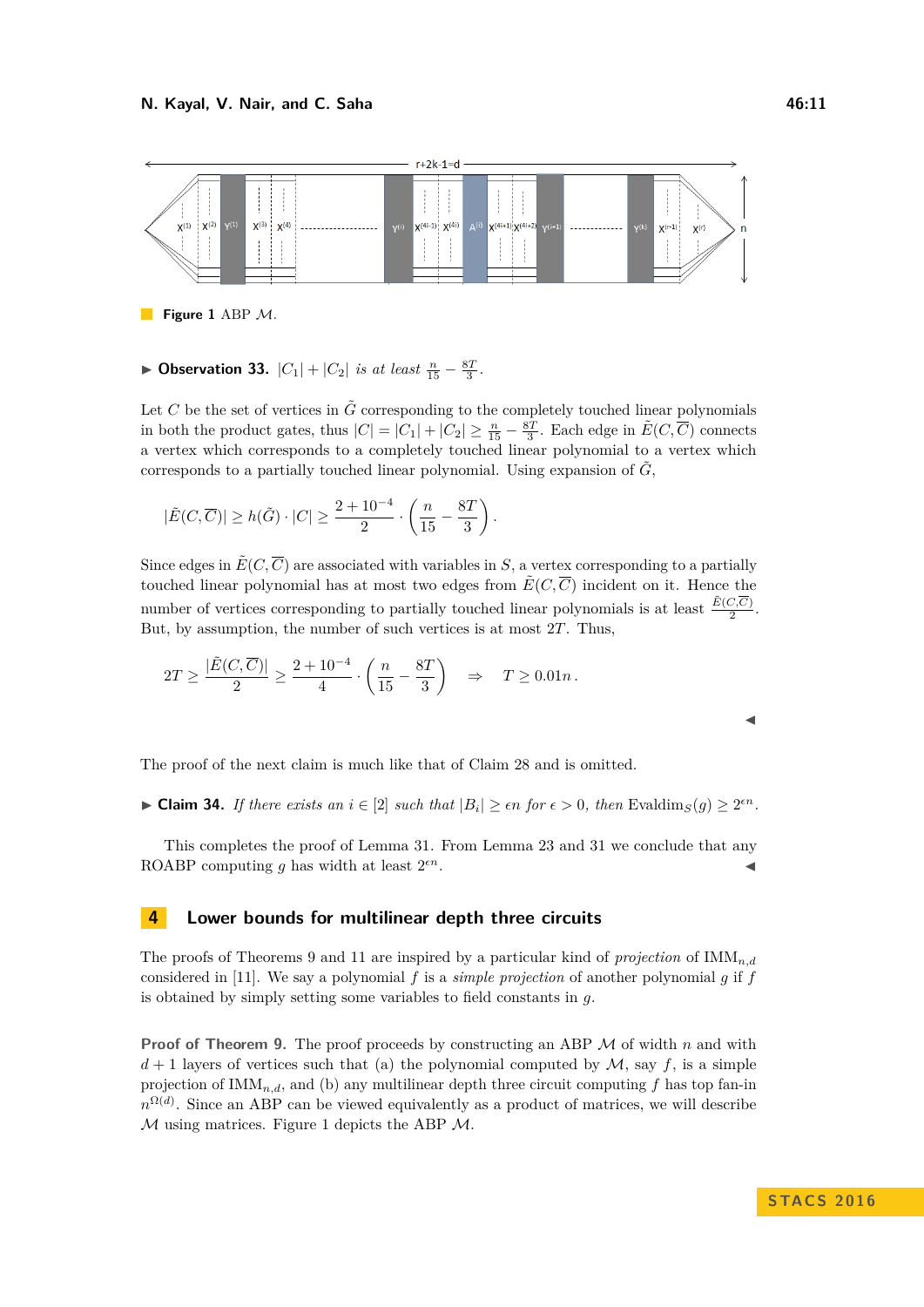#### **46:12 Separation Between ROABPs and Multilinear Depth 3 Circuits**

**Description of**  $M$ **.** The polynomial  $f$ , computed by  $M$ , is defined over two disjoint sets of variables, *X* and *Y*. The *Y* variables are contained in *k* matrices,  $\{Y^{(1)},...,Y^{(k)}\}$ ; the  $(u, v)$ -th entry in  $Y^{(i)}$  is a formal variable  $y_{u,v}^{(i)}$ . There are  $(k-1)$  matrices  $\{A^{(1)}, ..., A^{(k-1)}\}$ , such that all the entries in these matrices are ones. The *X* variables are contained in *r* matrices,  $\{X^{(1)},...,X^{(r)}\}$ . Matrices  $X^{(1)}$  and  $X^{(r)}$  are row and column vectors of size *n* respectively. The *u*-th entry in  $X^{(1)}$  (similarly,  $X^{(r)}$ ) is  $x_u^{(1)}$  (respectively,  $x_u^{(r)}$ ). All the remaining matrices  $\{X^{(2)}, ..., X^{(r-1)}\}$  are diagonal matrices in the *X* variables, i.e. the  $(u, u)$ -th entry in  $X^{(i)}$  is  $x_u^{(i)}$  and all other entries are zero for  $i \in [2, r - 1]$ . The matrices are placed as follows: Between two adjacent *Y* matrices,  $Y^{(i)}$  and  $Y^{(i+1)}$ , we have five matrices ordered from left to right as  $X^{(4i-1)}$ ,  $X^{(4i)}$ ,  $A^{(i)}$ ,  $X^{(4i+1)}$  and  $X^{(4i+2)}$  for every  $i \in [1, k-1]$ . Ordered from left to right,  $X^{(1)}$  and  $X^{(2)}$  are on the left of  $Y^{(1)}$  and  $X^{(r-1)}$  and  $X^{(r)}$  are on the right of  $Y^{(k)}$ . Naturally, we have the following relation among  $k, r$  and  $d: r = 4k$ and  $d = r + 2k - 1$ , i.e.  $k = \frac{d+1}{6}$ . Thus  $|X| = nr = 4nk$  and  $|Y| = n^2k$ . This imbalance between the *X* and *Y* variables plays a vital role in the proof. As before, call the polynomial computed by this ABP  $\mathcal M$  as  $f(X, Y)$ .

The following claim is easy to verify as  $f$  is a simple projection of  $IMM_{n,d}$ .

<span id="page-11-2"></span> $\triangleright$  **Claim 35.** *If* IMM<sub>n,d</sub> *is computed by a multilinear depth three circuit having top fan-in s then f is also computed by a multilinear depth three circuit having top fan-in s.*

We show every multilinear depth three circuit computing f has top fan-in  $n^{\Omega(d)}$  for  $n \geq 11$ .

**Lower bounding**  $PD_{\mathcal{Y}_k}(f)$ **.** Let  $\tilde{\mathcal{Y}_k} \subseteq \mathcal{Y}_k$  be the set of monomials formed by picking exactly one *Y*-variable from each of the matrices  $Y^{(1)},..., Y^{(k)}$  and taking their product. Then,  $|\tilde{\mathcal{Y}}_k| = n^{2k}$ .

<span id="page-11-0"></span>► Claim 36.  $PD_{\mathcal{Y}_k}(f(X, Y)) = |\tilde{\mathcal{Y}}_k| = n^{2k}$ .

**Proof.** The derivative of *f* with respect to a monomial  $m \in \mathcal{Y}_k$  is nonzero if and only if *m* ∈  $\tilde{Y}_k$ . Also, such a derivative  $\frac{\partial f}{\partial m}$  is a multilinear degree-*r* monomial in *X*-variables. The derivatives of f with respect to two distinct monomials m and  $m'$  in  $\tilde{\mathcal{Y}}_k$  give two distinct multilinear degree-*r* monomials in *X*-variables. Hence,  $PD_{\mathcal{Y}_k}(f) = |\tilde{\mathcal{Y}}_k|$ .

#### Upper bounding  $PD_{y_k}$  of a multilinear depth three circuit.

<span id="page-11-1"></span> $\blacktriangleright$  **Lemma 37.** Let C be a multilinear depth three circuit having top fan-in *s* computing a *polynomial in X and Y variables.* Then  $PD_{\mathcal{Y}_k}(C) \leq s \cdot (k+1) \cdot {|\mathcal{X}| \choose k}$  *if*  $k \leq \frac{|\mathcal{X}|}{2}$  $\frac{\lambda}{2}$ .

**Proof.** Let  $C = \sum_{i=1}^{s} T_i$ , where each  $T_i$  is a product of linear polynomials on disjoint sets of variables. From Lemma [15,](#page-6-1)  $PD_{\mathcal{Y}_k}(C) \leq s \cdot \max_{i \in [s]} PD_{\mathcal{Y}_k}(T_i)$ . We need to upper bound the dimension of the "skewed" partial derivatives of a term  $T_i = T$  (say). Let  $T = \prod_{j=1}^q l_j$ , where  $l_j$  is a linear polynomial. Among the *q* linear polynomials at most  $|X|$  of them contain the *X* variables. Without loss of generality, assume the linear polynomials  $l_1, \ldots, l_p$  contain *X*-variables and the remaining  $l_{p+1}, \ldots, l_q$  are *X*-free (here  $p \leq |X|$ ). Let  $Q = \prod_{j=p+1}^q l_j$ . Then,  $T = Q \cdot \prod_{j=1}^{p} l_j$ . We take the derivative of *T* with respect to a monomial  $m \in \mathcal{Y}_k$  and then substitute the *Y* variables to zero. Applying the product rule of differentiation and observing that the derivative of a linear polynomial with respect to a variable makes it a constant we have the following:

$$
\left[\frac{\partial T}{\partial m}\right]_{Y=\overline{0}} = \sum_{\substack{S \subseteq [p] \\ |S| \le k}} \alpha_S \prod_{j \in [p] \setminus S} [l_j]_{Y=\overline{0}}
$$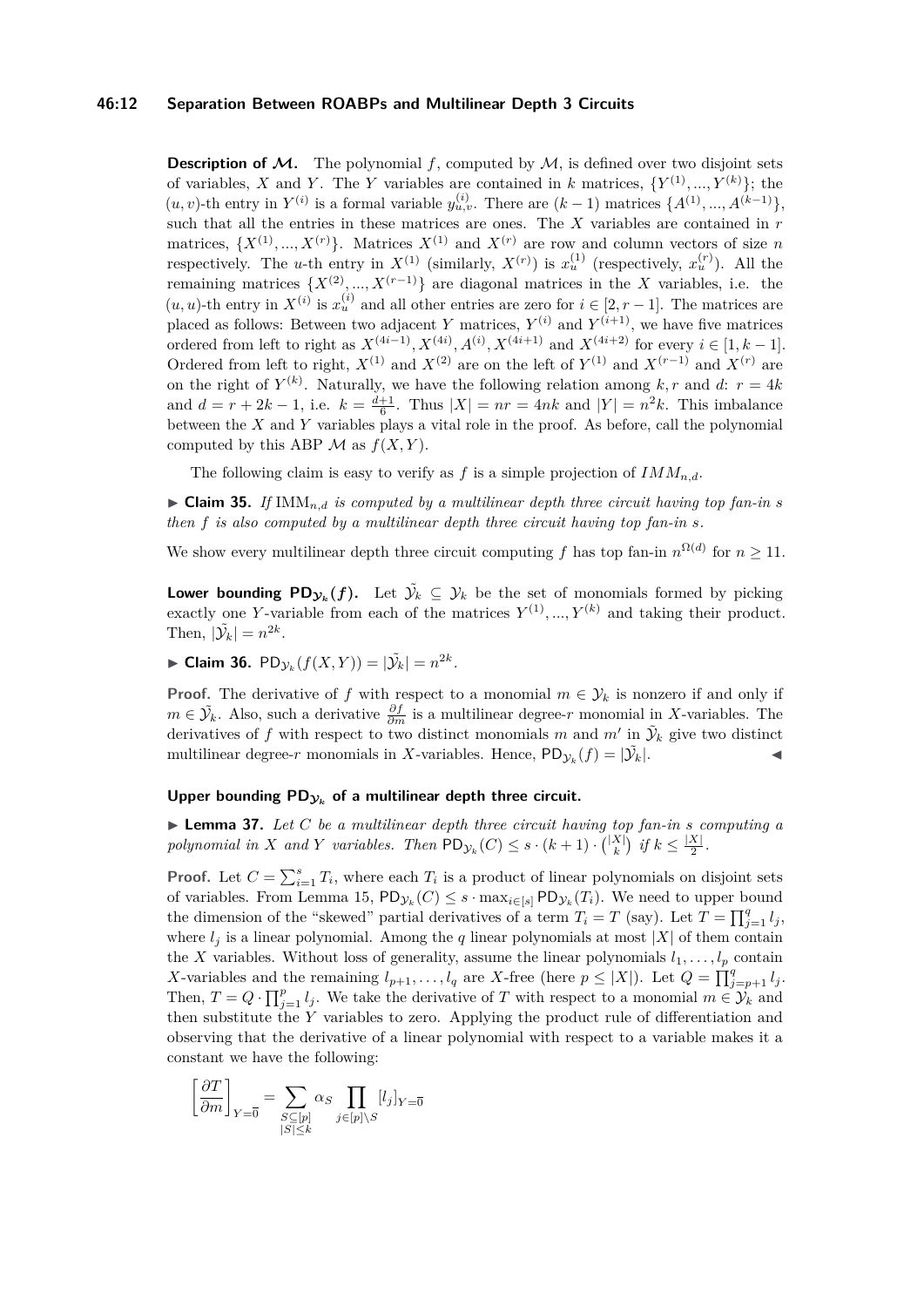#### **N. Kayal, V. Nair, and C. Saha 46:13**

where  $\alpha$ <sup>s</sup>'s are constants from the field. Here *m* is a representative element of the set  $\mathcal{Y}_k$ . Hence every such derivative can be expressed as a linear combination of  $\sum_{t=0}^k {p \choose t}$  $(k+1) \cdot {X \choose k}$  polynomials, where the last inequality is due to  $k \leq \frac{|X|}{2}$  $\frac{X}{2}$  (if  $t > p$  then  $\binom{p}{t} \stackrel{\text{def}}{=} 0$ ). Therefore,  $PD_{\mathcal{Y}_k}(T) \leq (k+1) \cdot {\binom{|X|}{k}}$  and  $PD_{\mathcal{Y}_k}(C) \leq s \cdot (k+1) \cdot {\binom{|X|}{k}}$ .

It follows from Claim [36](#page-11-0) and Lemma [37](#page-11-1) that the top fan-in *s* of any multilinear depth three circuit computing  $f(X, Y)$  is such that

$$
s \ge \frac{n^{2k}}{(k+1) \cdot {4nk \choose k}} \ge \frac{n^{2k}}{(k+1) \cdot (4ne)^k} = n^{\Omega(d)},
$$

as  $n \geq 11$  and  $k \leq |X|/2$  (required in Lemma [37\)](#page-11-1). Claim [35](#page-11-2) now completes the proof of Theorem [9.](#page-4-0)  $\blacktriangleleft$ 

Theorem [9](#page-4-0) implies the following corollary (already known due to [\[29\]](#page-14-13)) as  $IMM_{n,d}$  is a simple projection of  $Det_{nd}$ , the determinant of an  $nd \times nd$  symbolic matrix [\[36\]](#page-14-18).

<span id="page-12-2"></span> $\triangleright$  **Corollary 38** ([\[29\]](#page-14-13)). *Any multilinear depth three circuit (over any field) computing* Det<sub>d</sub> *the determinant of a*  $d \times d$  *symbolic matrix, has top fan-in*  $2^{\Omega(d)}$ *.* 

**Proof of Theorem [11.](#page-5-1)** We now show that the polynomial  $f(X, Y)$ , computed by the ABP  $\mathcal{M}$ , can also be computed a multilinear depth four circuit of size  $O(n^2d)$  and having top fan-in just one. ABP M has k matrices,  $Y^{(1)}, \ldots, Y^{(k)}$ , containing the Y-variables. Associate with each matrix  $Y^{(i)}$  four matrices containing the *X*-variables, two on the immediate left  $X^{(4i-3)}$ and  $X^{(4i-2)}$ , and two on the immediate right  $X^{(4i-1)}$  and  $X^{(4i)}$ . Every monomial in f is formed by picking exactly one variable from every matrix and taking their product. Once we  $\text{pick } y_{u,v}^{(i)}$  from  $Y^{(i)}$ , this automatically fixes the variables picked from  $X^{(4i-3)}$ ,  $X^{(4i-2)}$ ,  $X^{(4i-1)}$ and  $X^{(4i)}$ , as these are diagonal matrices. Moreover, any variable can be picked from  $Y^{(i)}$ irrespective of which other Y-variables are picked from  $Y^{(1)}, \ldots, Y^{(i-1)}, Y^{(i+1)}, \ldots, Y^{(k)}$ . This observation can be easily formalized to show that

$$
f = \prod_{i=1}^{k} \sum_{u,v \in [n]} x_u^{(4i-3)} x_u^{(4i-2)} \cdot y_{u,v}^{(i)} \cdot x_v^{(4i-1)} x_v^{(4i)}.
$$

The size of this multilinear  $\Pi \Sigma \Pi$  circuit is  $O(n^2k) = O(n^2d)$ .

**Acknowledgements.** VN and CS would like to thank Rohit Gurjar for helpful discussions on Observations [6](#page-4-4) and [8.](#page-4-5) Thanks also to Nitin Saxena and Arpita Korwar for some early discussions at the onset of this work. NK and CS would like to thank Sébastien Tavenas for attending a presentation of this work and giving us some useful feedback. We also thank the anonymous reviewers for their helpful comments.

#### **References**

<span id="page-12-0"></span>**<sup>1</sup>** Manindra Agrawal. Proving lower bounds via pseudo-random generators. In *FSTTCS 2005: Foundations of Software Technology and Theoretical Computer Science, 25th International Conference, Hyderabad, India, December 15-18, 2005, Proceedings*, pages 92–105, 2005. [doi:10.1007/11590156\\_6](http://dx.doi.org/10.1007/11590156_6).

<span id="page-12-1"></span>**<sup>2</sup>** Manindra Agrawal, Rohit Gurjar, Arpita Korwar, and Nitin Saxena. Hitting-sets for ROABP and sum of set-multilinear circuits. *SIAM J. Comput.*, 44(3):669–697, 2015. [doi:10.1137/140975103](http://dx.doi.org/10.1137/140975103).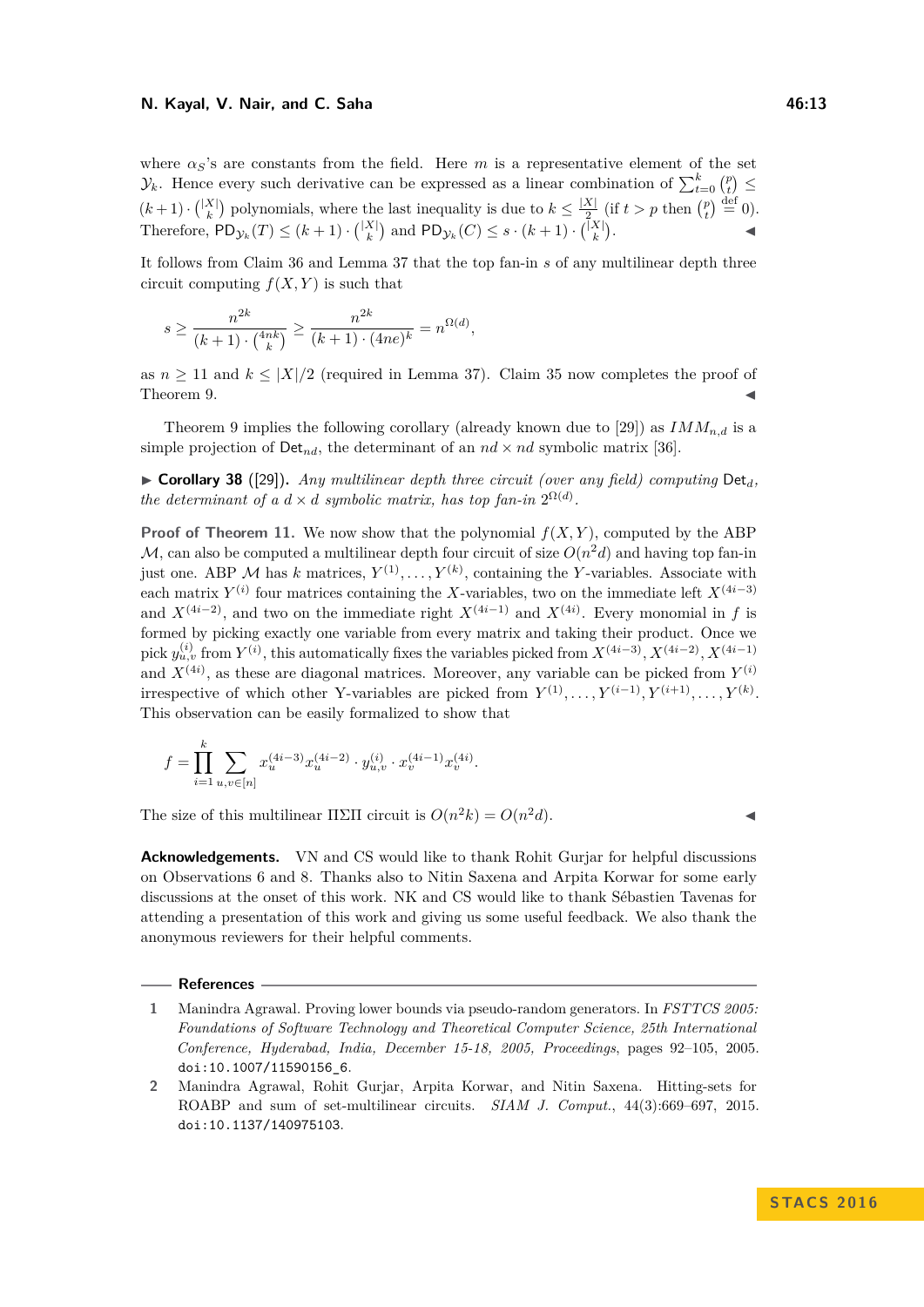## **46:14 Separation Between ROABPs and Multilinear Depth 3 Circuits**

- <span id="page-13-11"></span>**3** Manindra Agrawal, Chandan Saha, and Nitin Saxena. Quasi-polynomial hitting-set for set-depth-∆ formulas. In *Symposium on Theory of Computing Conference, STOC'13, Palo Alto, CA, USA, June 1-4, 2013*, pages 321–330, 2013.
- <span id="page-13-6"></span>**4** Xi Chen, Neeraj Kayal, and Avi Wigderson. Partial Derivatives in Arithmetic Complexity and Beyond. *Foundations and Trends in Theoretical Computer Science*, 6(1-2):1–138, 2011.
- <span id="page-13-8"></span>**5** Rafael Mendes de Oliveira, Amir Shpilka, and Ben Lee Volk. Subexponential size hitting sets for bounded depth multilinear formulas. In *30th Conference on Computational Complexity, CCC 2015, June 17-19, 2015, Portland, Oregon, USA*, pages 304–322, 2015. [doi:10.4230/LIPIcs.CCC.2015.304](http://dx.doi.org/10.4230/LIPIcs.CCC.2015.304).
- <span id="page-13-0"></span>**6** Richard A. DeMillo and Richard J. Lipton. A probabilistic remark on algebraic program testing. *Inf. Process. Lett.*, 7(4):193–195, 1978. [doi:10.1016/0020-0190\(78\)90067-4](http://dx.doi.org/10.1016/0020-0190(78)90067-4).
- <span id="page-13-7"></span>**7** Zeev Dvir, Guillaume Malod, Sylvain Perifel, and Amir Yehudayoff. Separating multilinear branching programs and formulas. In *Proceedings of the 44th Symposium on Theory of Computing Conference, STOC 2012, New York, NY, USA, May 19-22, 2012*, pages 615– 624, 2012. [doi:10.1145/2213977.2214034](http://dx.doi.org/10.1145/2213977.2214034).
- <span id="page-13-4"></span>**8** Zeev Dvir, Amir Shpilka, and Amir Yehudayoff. Hardness-randomness tradeoffs for bounded depth arithmetic circuits. *SIAM J. Comput.*, 39(4):1279–1293, 2009. [doi:](http://dx.doi.org/10.1137/080735850) [10.1137/080735850](http://dx.doi.org/10.1137/080735850).
- <span id="page-13-10"></span>**9** Michael A. Forbes, Ramprasad Saptharishi, and Amir Shpilka. Hitting sets for multilinear read-once algebraic branching programs, in any order. In *Symposium on Theory of Computing, STOC 2014, New York, NY, USA, May 31 – June 03, 2014*, pages 867–875, 2014.
- <span id="page-13-9"></span>**10** Michael A. Forbes and Amir Shpilka. Quasipolynomial-time identity testing of noncommutative and read-once oblivious algebraic branching programs. In *54th Annual IEEE Symposium on Foundations of Computer Science, FOCS 2013, 26-29 October, 2013, Berkeley, CA, USA*, pages 243–252, 2013. [doi:10.1109/FOCS.2013.34](http://dx.doi.org/10.1109/FOCS.2013.34).
- <span id="page-13-12"></span>**11** Hervé Fournier, Nutan Limaye, Guillaume Malod, and Srikanth Srinivasan. Lower bounds for depth 4 formulas computing iterated matrix multiplication. In *STOC*, pages 128–135, 2014.
- <span id="page-13-5"></span>**12** Ankit Gupta, Pritish Kamath, Neeraj Kayal, and Ramprasad Saptharishi. Arithmetic circuits: A chasm at depth three. In *Foundations of Computer Science (FOCS)*, pages 578–587, 2013.
- <span id="page-13-14"></span>**13** Rohit Gurjar, Arpita Korwar, Nitin Saxena, and Thomas Thierauf. Deterministic identity testing for sum of read-once oblivious arithmetic branching programs. In *30th Conference on Computational Complexity, CCC 2015, June 17-19, 2015, Portland, Oregon, USA*, pages 323–346, 2015. [doi:10.4230/LIPIcs.CCC.2015.323](http://dx.doi.org/10.4230/LIPIcs.CCC.2015.323).
- <span id="page-13-16"></span>**14** Philip Hall. On representatives of subsets. *J. London Math. Soc.*, 10(1):26–30, 1935.
- <span id="page-13-2"></span>**15** Joos Heintz and Claus-Peter Schnorr. Testing polynomials which are easy to compute (extended abstract). In *Proceedings of the 12th Annual ACM Symposium on Theory of Computing, April 28-30, 1980, Los Angeles, California, USA*, pages 262–272, 1980. [doi:](http://dx.doi.org/10.1145/800141.804674) [10.1145/800141.804674](http://dx.doi.org/10.1145/800141.804674).
- <span id="page-13-15"></span>**16** Shlomo Hoory, Nathan Linial, and Avi Wigderson. Expander graphs and their applications. *Bulletin of the American Mathematical Society*, 43(4):439–561, 2006.
- <span id="page-13-1"></span>**17** Valentine Kabanets and Russell Impagliazzo. Derandomizing polynomial identity tests means proving circuit lower bounds. *Computational Complexity*, 13(1-2):1–46, 2004. [doi:](http://dx.doi.org/10.1007/s00037-004-0182-6) [10.1007/s00037-004-0182-6](http://dx.doi.org/10.1007/s00037-004-0182-6).
- <span id="page-13-3"></span>**18** Erich Kaltofen. Factorization of Polynomials Given by Straight-Line Programs. In *Randomness and Computation*, pages 375–412. JAI Press, 1989.
- <span id="page-13-13"></span>**19** Neeraj Kayal, Vineet Nair, and Chandan Saha. Separation between Read-once Oblivious Algebraic Branching Programs (ROABPs) and Multilinear Depth Three Circuits.